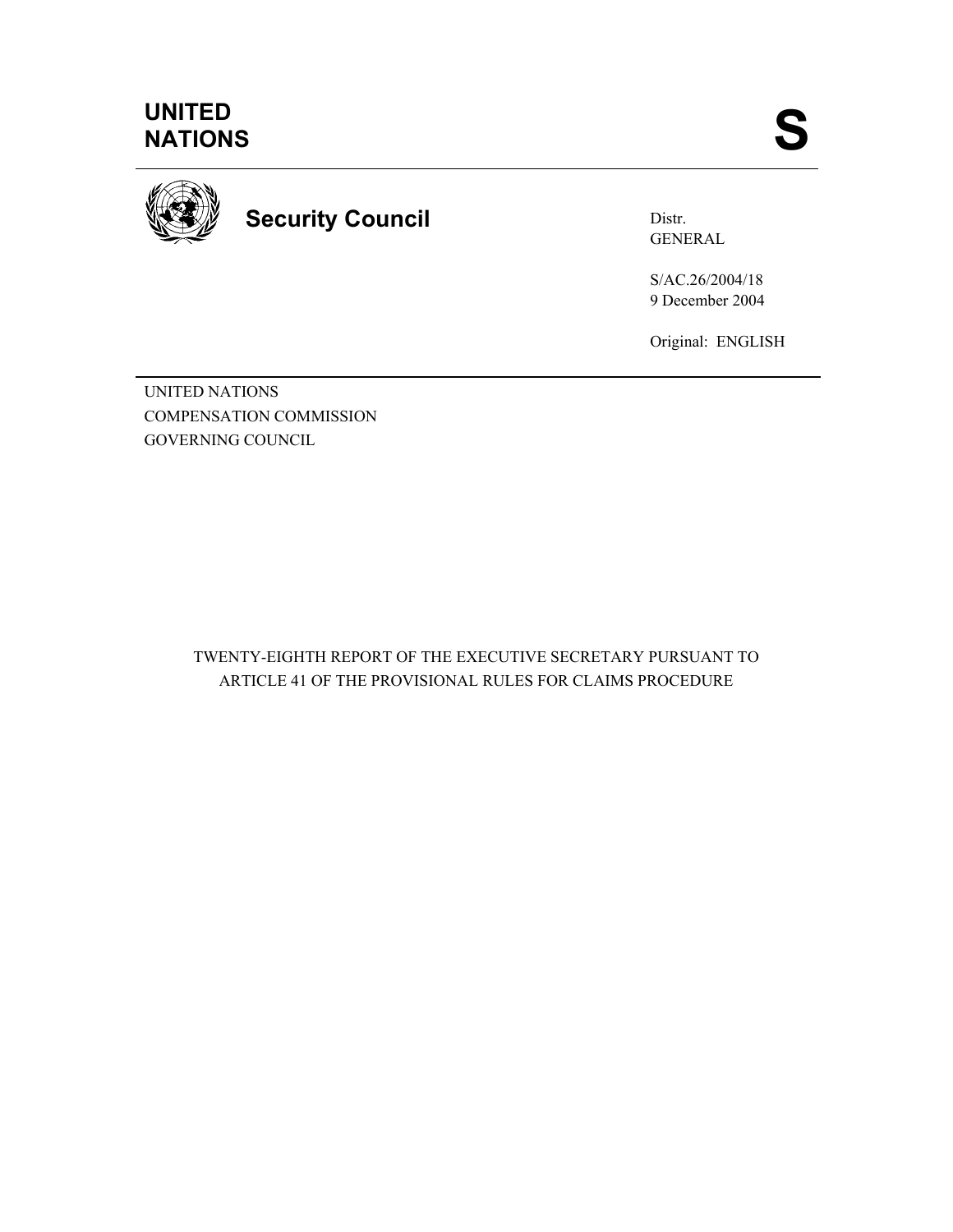#### Introduction

1. The present report identifies, pursuant to article 41 of the United Nations Compensation Commission's (the "Commission") Provisional Rules for Claims Procedure (S/AC.26/1992/INF.1) (the "Rules"), recommended corrections in the various claims categories since the "Twenty-seventh report of the Executive Secretary pursuant to article 41 of the Provisional Rules for Claims Procedure" (S/AC.26/2004/9) (the "twenty-seventh article 41 report"). Chapter I of this report contains recommended corrections concerning claims in category "A", where the panel of Commissioners has concluded its work. Chapters II and III contain recommended corrections concerning claims in category "D" and category "C" Palestinian "late claims", respectively, where the panels of Commissioners continue their work. Chapter IV provides information concerning requests by claimants for corrections to approved awards under article 41 of the Rules, including a report of the secretariat's review to determine whether or not these requests warrant action under article 41. Annexes I to III to this report contain tables showing the aggregate corrected awards, by country and by instalment, based on the recommendations contained herein. Annex IV contains tables showing the secretariat's review of requests for corrections to claims in categories "D", "E" and "F" undertaken since the twenty-seventh article 41 report and annex V contains a cumulative table of article 41 corrections to claim awards up to the fifty-third session of the Governing Council.

#### I. RECOMMENDED CORRECTIONS CONCERNING CLAIMS IN CATEGORY "A"

2. Recommendations for corrections to category "A" claims include the following kinds of corrections: duplicate claims, reinstatement of claims previously identified as duplicates and higher to lower amounts.

# 1. Duplicate claims

3. The Commission received information from the Government of the Philippines that four claims, which it had submitted in category "A", were potentially duplicate claims. Having reviewed these claims, the secretariat confirms that they are, indeed, duplicates. It should be noted that, when notifying the Commission of these duplicate claims, the Government of the Philippines returned to the Compensation Fund the full amount of the awards issued for such duplicate claims. The Executive Secretary has concluded that no compensation should have been awarded with regard to the four claims in question confirmed as duplicates.

4. Accordingly, as set forth in table 1 below, it is recommended that the awards for these claims be corrected. Table 1 identifies the country concerned, the instalments to be adjusted, the number of claims affected, and the net effect of the adjustments.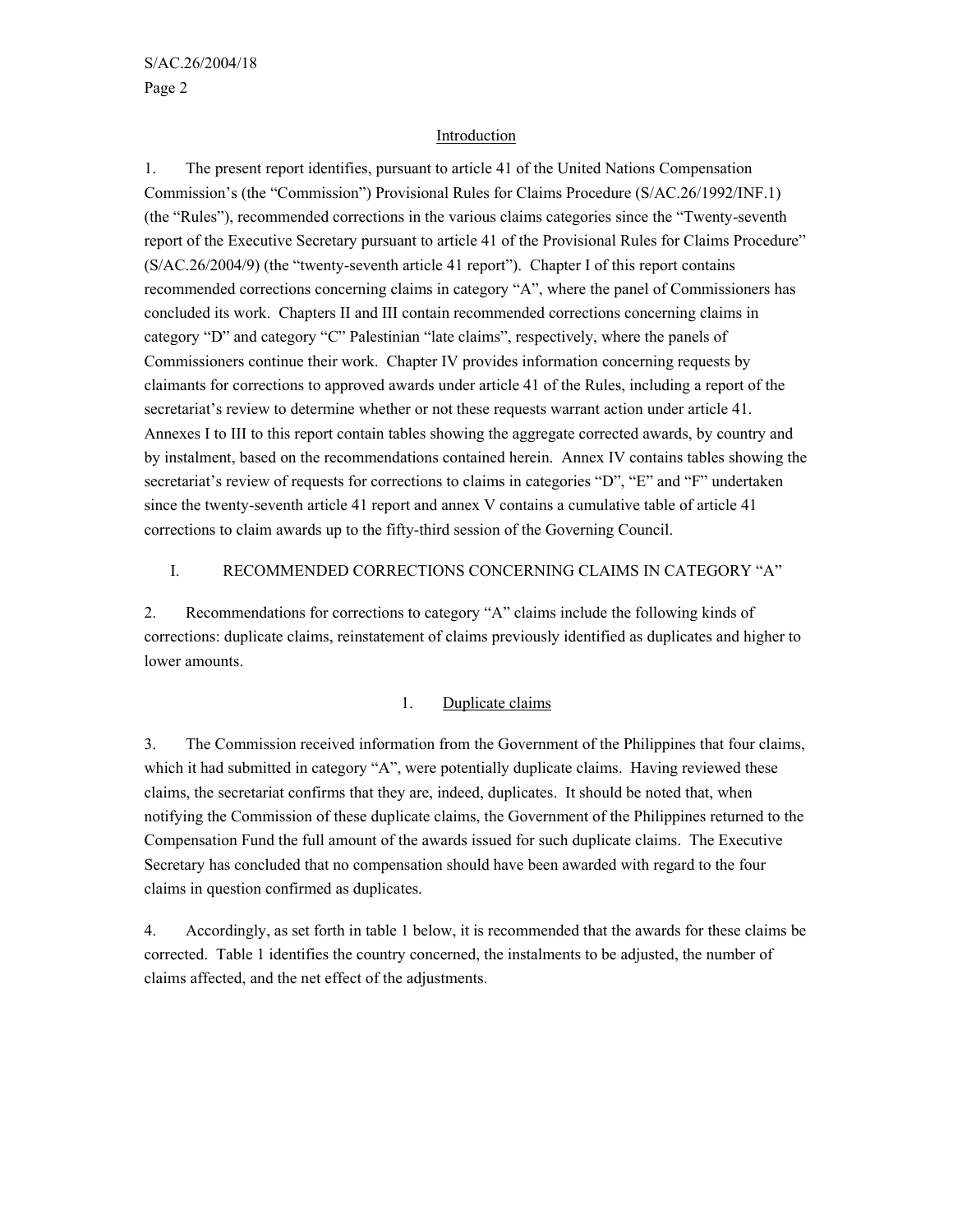| Country     | Instalment | Number of claims<br>affected | Amount of net effect<br>(USD) |
|-------------|------------|------------------------------|-------------------------------|
| Philippines | Fourth     |                              | (4,000.00)                    |
|             | Fifth      |                              | (12,000.00)                   |
|             | Total      |                              | (16,000.00)                   |

#### Table 1. Category "A" corrections: duplicate claims

#### 2. Reinstatement of claims previously identified as duplicates

5. One claim from Sri Lanka, which had been erroneously identified as a duplicate claim, should be reinstated since additional information received from the Government of Sri Lanka demonstrates that the claim is not, in fact, a duplicate.

6. In addition, during its review of the "Canadian criteria" late claims, the secretariat identified a category "A" claim from Pakistan resolved in the sixth instalment that had been erroneously identified as a duplicate claim. This claim should be reinstated as it is not, in fact, a duplicate.

7. Accordingly, as set forth in table 2 below, it is recommended that the award for these claims be corrected. Table 2 identifies the country concerned, the instalments to be adjusted, the number of claims affected, and the net effect of the adjustments.

# Table 2. Category "A" corrections: reinstatement of claims previously identified as duplicates

| Country   | Instalment | Number of claims<br>affected | Amount of net effect<br>(USD) |
|-----------|------------|------------------------------|-------------------------------|
| Pakistan  | Sixth      |                              | 4,000.00                      |
| Sri Lanka | Fifth      |                              | 4,000.00                      |
|           | Total      |                              | 8,000.00                      |

#### 3. Higher to lower amounts

8. Decision 21 (S/AC.26/Dec.21 (1994)) of the Governing Council states that "any claimant who has selected a higher amount in category 'A' (US\$4,000 or US\$8,000) and has also filed a category 'B', 'C' or 'D' claim will be deemed to have selected the corresponding lower amount under category 'A'". As a result of further information received from the Government of India, one claim submitted by the Government of India has been identified as having been filed for a higher amount in category "A" by a claimant who had also filed a claim in category "C". The award for this category "A" claim should be reduced to the amount appropriate to the proper status of the claim. It should be noted that, when notifying the Commission that this claim should have been awarded the lower amount, the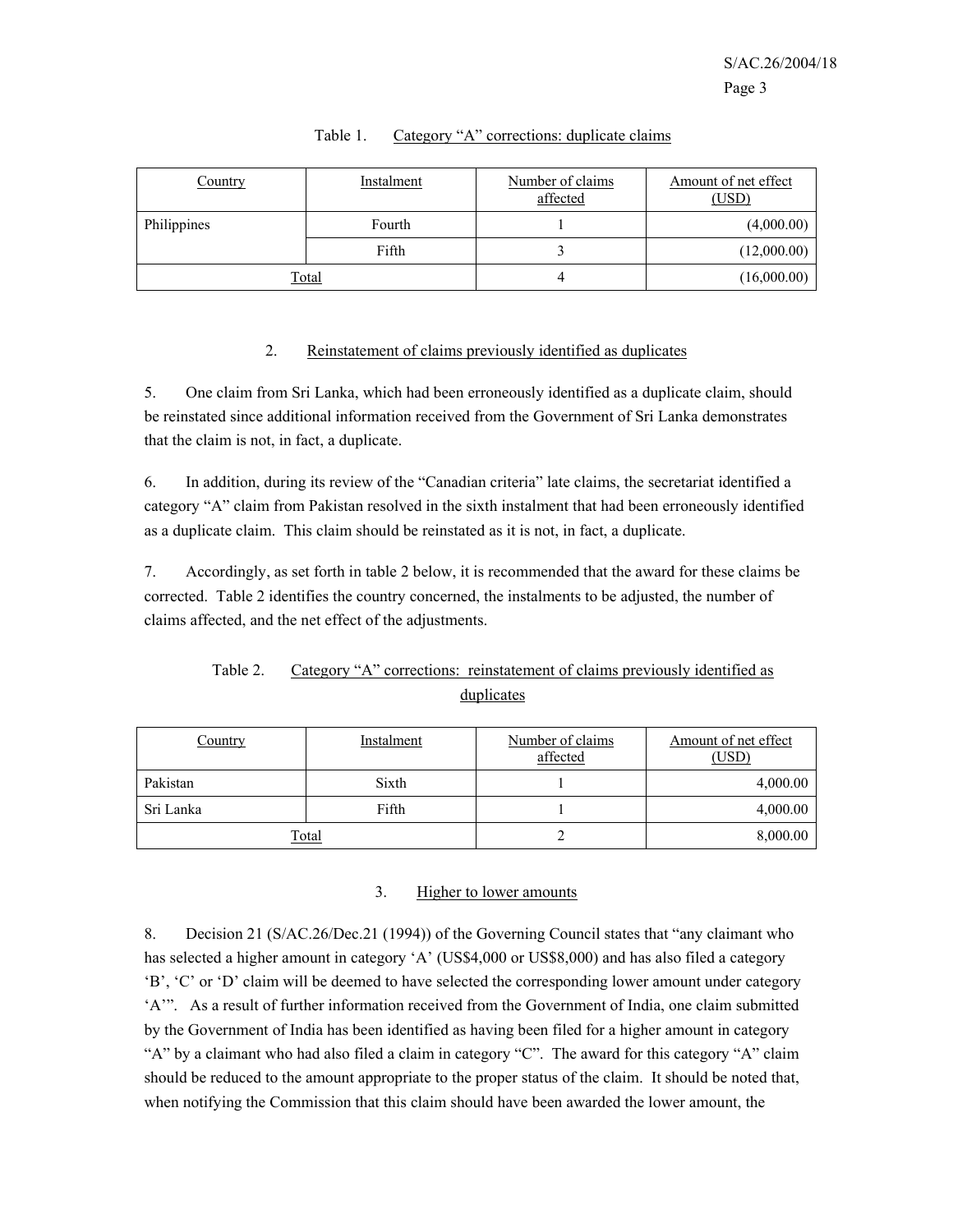Government of India returned to the Compensation Fund the excess amount previously awarded in respect of the claim.

9. In addition, as a result of checks carried out to identify matching claims, the secretariat found that three claims submitted by the Palestinian Authority under the "late claims" programme matched three claims previously submitted by the Government of Jordan that had been filed for higher amounts in category "A". The awards for these category "A" claims should be reduced to the amounts appropriate to the proper status of the claims. It should be noted that the excess amounts previously awarded in respect of the claims will be deducted from any recommended compensation in respect of the matching Palestinian "late claims".

10. Accordingly, as set forth in table 3 below, it is recommended that the awards for these claims be corrected. Table 3 identifies the countries concerned, the instalments to be adjusted, the number of claims affected, and the net effect of the adjustments.

| Country | Instalment | Number of claims<br>affected | Amount of net effect<br>(USD) |
|---------|------------|------------------------------|-------------------------------|
| India   | Fourth     |                              | (1,500.00)                    |
| Jordan  | Third      |                              | (3,000.00)                    |
| Jordan  | Fourth     |                              | (3,000.00)                    |
| Jordan  | Sixth      |                              | (1,500.00)                    |
| Total   |            | 4                            | (9,000.00)                    |

Table 3. Category "A" corrections: higher to lower amounts

### 4. Summary

11. In summary, the recommended corrections related to award amounts in category "A" concern ten claims submitted by five Governments resulting in a net decrease in the total amount awarded of USD 17,000. Of these, USD 8,000 increased the total amount awarded for two claims, while USD 25,000 decreased the total amount awarded for eight claims. The recommendations with respect to the third, fourth, fifth and sixth instalments of category "A" claims, by country and by instalment, are provided in tables 1 to 5 of annex I to this report.

#### II. RECOMMENDED CORRECTIONS CONCERNING CLAIMS IN CATEGORY "D"

12. Following an inquiry from the Government of Jordan and as a result of information provided by the secretariat, the "D1" panel of Commissioners reviewed a claim that was included in the "Report and recommendations made by the "D1" panel of Commissioners concerning part one of the fifteenth instalment of individual claims for damages above USD 100,000 (category 'D' claims)" (S/AC.26/2002/30), which recommendations were approved by the Governing Council in decision 175 (S/AC.26/Dec.175 (2002)).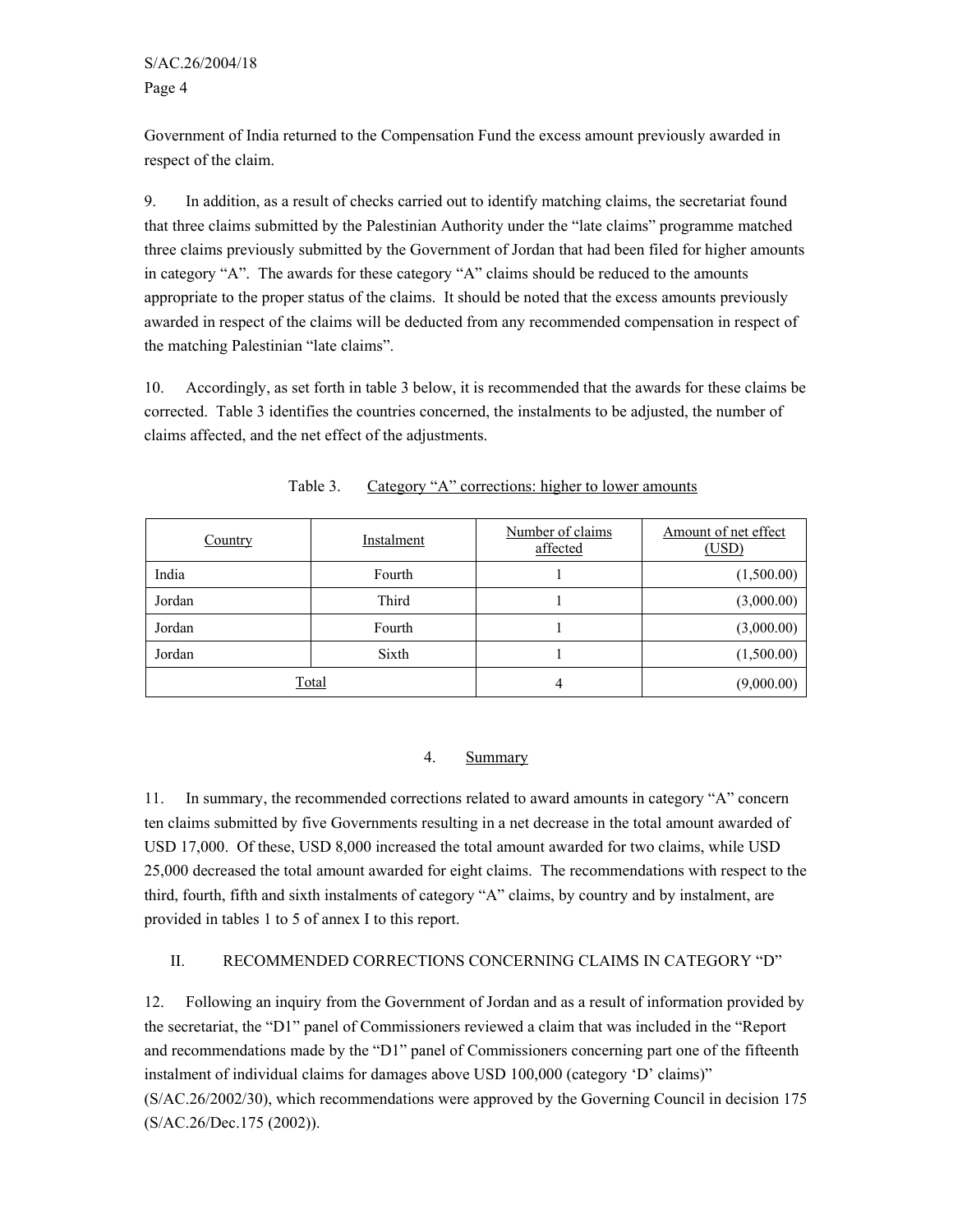13. As a result of its review, the panel concluded that clerical and computational errors were made in the processing of the claim that warrant correction under article 41 of the Rules. Specifically, the secretariat, in valuing the goodwill component of the claimant's D8/D9 (individual business) loss claim, used the wrong currency and, therefore, entered an incorrect amount in the valuation worksheet for the claim. The evidence provided by the claimant in support of this claim item indicated that the historical value of the goodwill of the claimant's business was KWD 15,000. However, the amount of USD 15,000 was erroneously entered in the valuation worksheet for the claim.

14. As a result of this clerical and computational error, the panel recommended compensation in the amount of USD 35,988.38 for the claimant's D8/D9 losses. The panel reviewed the file and concluded that the correct amount of compensation recommended for the D8/D9 losses should have been USD 43,184.49 (making allowance for the risk factors for legal risk and evidentiary deficiencies pursuant to the category "D" methodology for D8/D9 losses). Following the recommendation of the panel, the Executive Secretary has concluded that the previously approved award should be corrected pursuant to article 41 of the Rules.

15. Three further corrections concern three claims submitted through the Government of Kuwait. The claims were filed by three sisters for D7 (real property) losses. The claimants had been constructing identical villas on adjoining plots of land in Kuwait at the time of Iraq's invasion and occupation of Kuwait. They had asserted that they had sustained various losses related to the construction of their properties, including the theft of building materials and increased construction contract costs after the liberation of Kuwait. The "D1" panel reviewed two of the claims and the "D2" panel reviewed the third claim. Although the claimed amounts and alleged losses for the three claims were almost identical, the two panels differed in their recommendations concerning their claims. As a consequence, the claimants submitted a request for correction through the Government of Kuwait pursuant to article 41 of the Rules. The results of the review by the "D1" panel and the "D2" panel of the requests for correction are set forth in the following paragraphs.

16. Following an inquiry from the Government of Kuwait and as a result of information provided by the secretariat, the "D1" panel of Commissioners reviewed two of the above claims that were included in the "Report and recommendations made by the 'D1' panel of Commissioners concerning the seventh instalment of individual claims for damages above USD 100,000 (category 'D' claims)" (S/AC.26/2000/25), which recommendations were approved by the Governing Council in decision 111 (S/AC.26/Dec.111 (2000)).

17. As a result of its review, the panel concluded that clerical errors were made in the processing of the claims that warrant correction under article 41 of the Rules. Specifically, the secretariat had failed (a) to bring to the attention of the panel the claimed loss for the theft of building materials from the construction sites; and (b) to review the loss in accordance with the category "D" methodology for D7 losses. Consequently, no award was made in respect of this loss item in either of the two claims reviewed by the panel. On the basis of the evidence provided by the claimants, the loss is compensable under the category "D" methodology for D7 losses.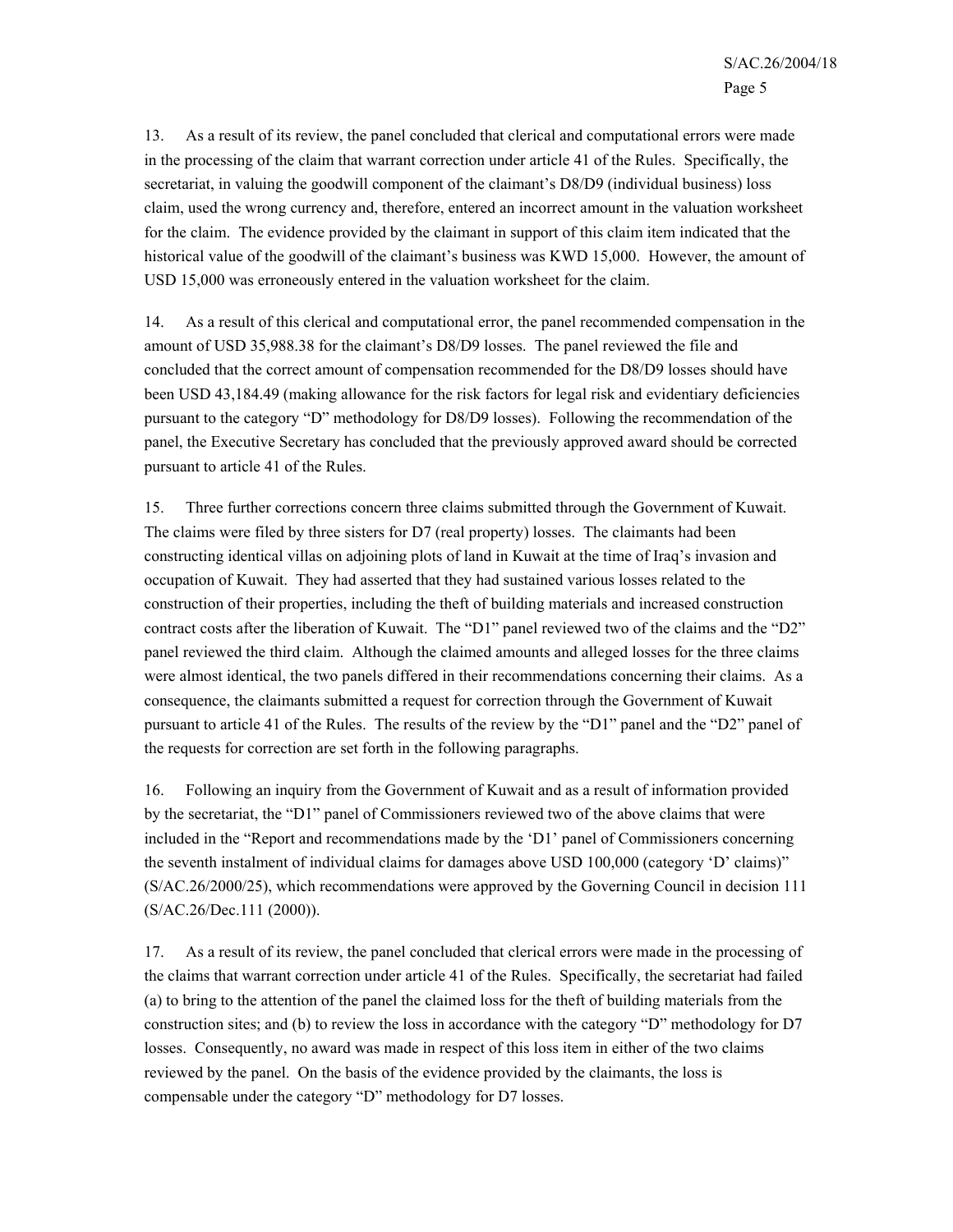18. As a result of these clerical errors, the panel recommended compensation in the amount of USD 46,237.02 for each of the claimants' D7 losses. The panel reviewed the file and concluded that the correct amount of compensation recommended for each of the claimants' D7 losses should have been USD 101,681.66. Following the recommendation of the panel, the Executive Secretary has concluded that the previously approved awards should be corrected pursuant to article 41 of the Rules.

19. The "D2" panel of Commissioners reviewed the third claim mentioned at paragraph 15, supra. The claim was included in the "Report and recommendations made by the 'D1' panel of Commissioners concerning part two of the eighth instalment of individual claims for damages above USD 100,000 (category 'D' claims)" (S/AC.26/2001/25), which recommendations were approved by the Governing Council in decision 141 (S/AC.26/Dec.141 (2001)).

20. As a result of its review, the panel concluded that clerical errors were made in the processing of the claim that warrant correction under article 41 of the Rules. Specifically, the secretariat failed to identify the previous decisions of the "D1" panel concerning the identical claims for the loss items "increase in costs after liberation" and "salaries paid to a supervisor, engineer and site caretaker" in the related D7 loss claims submitted by the claimant's two sisters.

21. As a result of this clerical error, the panel recommended compensation in the amount of USD 94,571.52 for the claimant's D7 losses. The panel reviewed the file and concluded that the correct amount of compensation recommended for the claimant's D7 losses should have been USD 99,086.50. Following the recommendation of the panel, the Executive Secretary has concluded that the previously approved award should be corrected pursuant to article 41 of the Rules.

22. Following an inquiry from the Government of Kuwait and as a result of information provided by the secretariat, the "D2" panel of Commissioners reviewed a claim that was included in the "Report and recommendations made by the 'D2' panel of Commissioners concerning the tenth instalment of individual claims for damages above USD 100,000 (category 'D' claims)" (S/AC.26/2002/1) (the "tenth instalment 'D' report"), which recommendations were approved by the Governing Council in decision 146 (S/AC.26/Dec.146 (2002)).

23. As a result of its review, the panel concluded that clerical and computational errors were made in the processing of the claim that warrant correction under article 41 of the Rules. Specifically, the secretariat, in valuing the loss of income component of the claimant's D8/D9 (individual business) loss claim, used the wrong currency and, therefore, deducted an incorrect amount from the final recommended award for the D8/D9 losses to make allowance for the award previously made to the claimant in respect of his C8 losses. The amount of USD 21,861 was erroneously deducted from the recommended award for the claimant's D8/D9 losses, instead of the correct amount of KWD 21,861.

24. As a result of this clerical and computational error, the panel recommended compensation in the amount of USD 304,464.00 for the claimant's D8/D9 losses. The panel reviewed the file and concluded that, after deduction of the correct amount and the application of further adjustments, the correct amount of compensation recommended for the D8/D9 losses should have been USD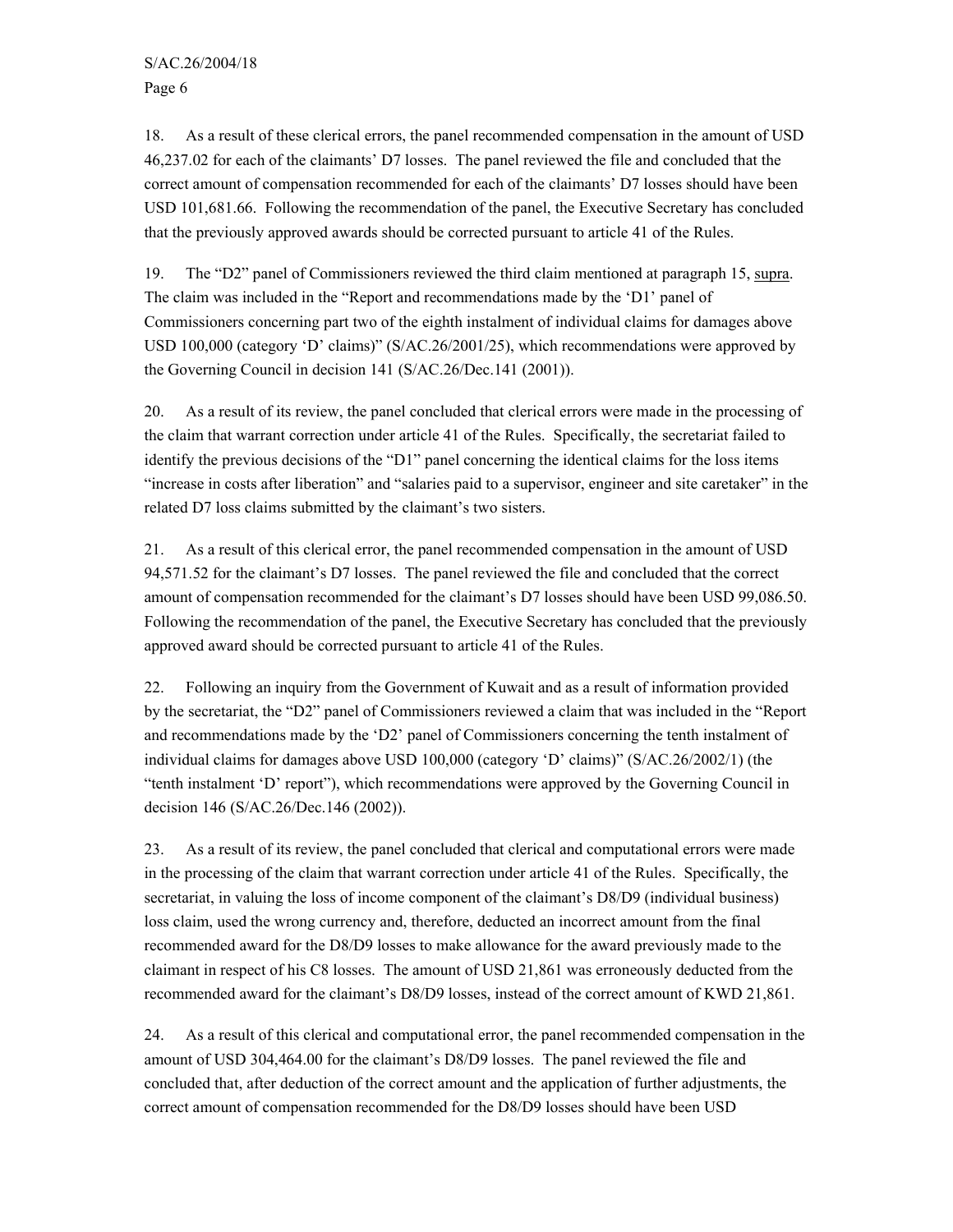300,126.69. Following the recommendation of the panel, the Executive Secretary has concluded that the previously approved award should be corrected pursuant to article 41 of the Rules.

25. Following an inquiry from the Government of Kuwait and as a result of information provided by the secretariat, the "D2" panel of Commissioners reviewed a claim that was included in the tenth instalment "D" report, which recommendations were approved by the Governing Council in decision 146 (S/AC.26/Dec.146 (2002)).

26. As a result of its review, the panel concluded that clerical and computational errors were made in the processing of the claim that warrant correction under article 41 of the Rules. Specifically, the secretariat, in valuing the loss of income component of the claimant's D8/D9 (individual business) loss claim, entered an incorrect amount in the valuation worksheet for the claim. The evidence provided by the claimant in support of this claim item indicated that the value of the claimant's losses was KWD 63,913. However, the amount of KWD 63,313 was erroneously entered in the valuation worksheet for the claim.

27. As a result of this clerical and computational error, the panel recommended compensation in the amount of USD 869,824.00 for the claimant's D8/D9 losses. The panel reviewed the file and concluded that the correct amount of compensation recommended for the D8/D9 losses should have been USD 871,900.12. Following the recommendation of the panel, the Executive Secretary has concluded that the previously approved award should be corrected pursuant to article 41 of the Rules.

28. Following an inquiry from the Government of Kuwait and as a result of information provided by the secretariat, the "D2" panel of Commissioners reviewed a claim that was included in the tenth instalment "D" report, which recommendations were approved by the Governing Council in decision 146 (S/AC.26/Dec.146 (2002)).

29. As a result of its review, the panel concluded that clerical and computational errors were made in the processing of the claim that warrant correction under article 41 of the Rules. Specifically, the secretariat carried out its valuation of the loss of income component of the claimant's D8/D9 (individual business) loss claim on the basis that the claimant was entitled to an indemnity period of seven months for loss of income, whereas, under the category "D" methodology for D8/D9 losses, the claimant was actually entitled to an indemnity period of 12 months, as he provided evidence that his business resumed after the liberation of Kuwait.

30. As a result of this clerical and computational error, the panel recommended compensation in the amount of USD 55,657.00 for the claimant's D8/D9 losses. The panel reviewed the file and concluded that the correct amount of compensation recommended for the D8/D9 losses should have been USD 68,155.27. Following the recommendation of the panel, the Executive Secretary has concluded that the previously approved award should be corrected pursuant to article 41 of the Rules.

31. Accordingly, as set forth in table 4 below, it is recommended that the awards for these claims be corrected. Table 4 identifies the countries concerned, the instalments to be adjusted, the number of claims affected, and the net effect of the adjustments.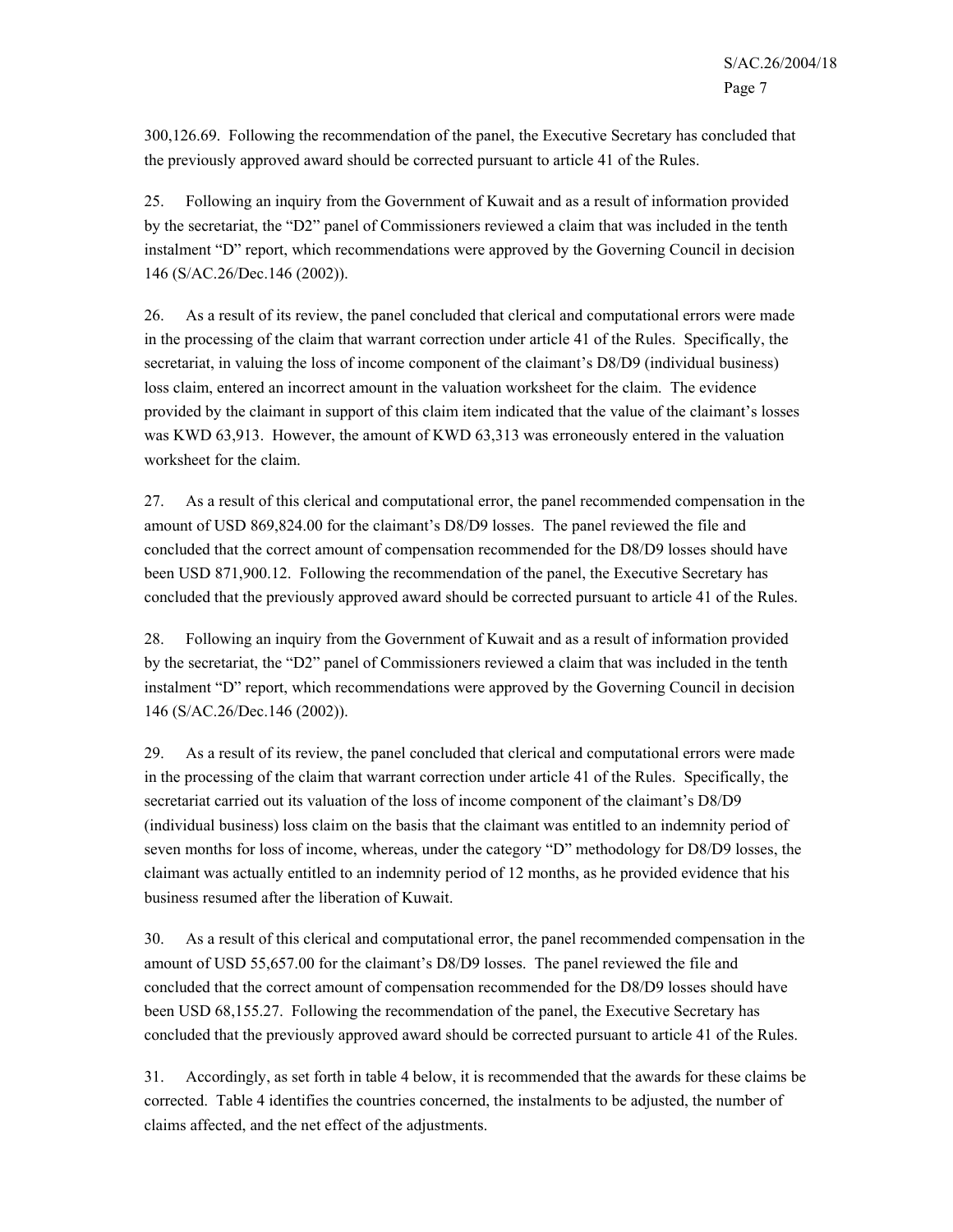| Country | Instalment          | Number of claims<br>affected | Amount of net effect<br>(USD) |
|---------|---------------------|------------------------------|-------------------------------|
| Jordan  | Fifteenth, part one |                              | 7,196.11                      |
| Kuwait  | Seventh             |                              | 110,889.28                    |
| Kuwait  | Eighth, part two    |                              | 4,514.98                      |
| Kuwait  | Tenth               |                              | 10,237.08                     |
|         | Total               |                              | 132,837.45                    |

Table 4. Category "D" corrections

32. In summary, the recommended corrections in category "D" concerns seven claims submitted by two Governments resulting in a net increase of the total amount awarded of USD 132,837.45. Of these, the total amount awarded for six claims was increased by USD 137,174.76 and the total amount awarded for one claim was decreased by USD 4,337.31. The recommendations with respect to the seventh, part two of the eighth, the tenth and part one of the fifteenth instalments of "D" claims, by country and by instalment, are provided in tables 1 to 5 of annex II to this report.

# III. RECOMMENDED CORRECTIONS CONCERNING CATEGORY "C" PALESTINIAN LATE CLAIMS

33. Recommendations for corrections to 40 category "C" Palestinian late claims have arisen from clerical errors, as reported in the following paragraphs.

34. Four corrections relate to category "C" claims that were included in the "Report and recommendations made by the panel of Commissioners concerning the first instalment of Palestinian 'late claims' for damages up to USD 100,000 (category 'C' claims)" (S/AC.26/2003/26) (the "first Palestinian late claims report"). In that report, the claims were reported as having met the threshold eligibility requirement. However, as a result of a clerical error, the secretariat failed to identify issues in respect of which additional information from the claimants was necessary for the panel to be able to make a determination with respect to the claims and to send "reasons review" notifications to the claimants requesting this additional information.

35. Having been informed of the clerical error, the panel instructed the secretariat to send "reasons review" notifications to the claimants. On the basis of the claimants' responses and other information contained in the claim files, the panel concluded that the claims should be determined to be ineligible. Consequently, a correction resulting in a deduction in the total amount of USD 37,640.13 should be made in respect of these four claims. At the request of the secretariat, the Palestinian Authority withheld payment of this amount and is in the process of returning it to the Compensation Fund.

36. Three further corrections relate to category "C" claims, two of which were included in the first Palestinian late claims report and one of which was included in the "Report and recommendations made by the panel of Commissioners concerning the second instalment of Palestinian 'late claims' for damages up to USD 100,000 (category 'C' claims)" (S/AC.26/2004/3). In those reports, the claims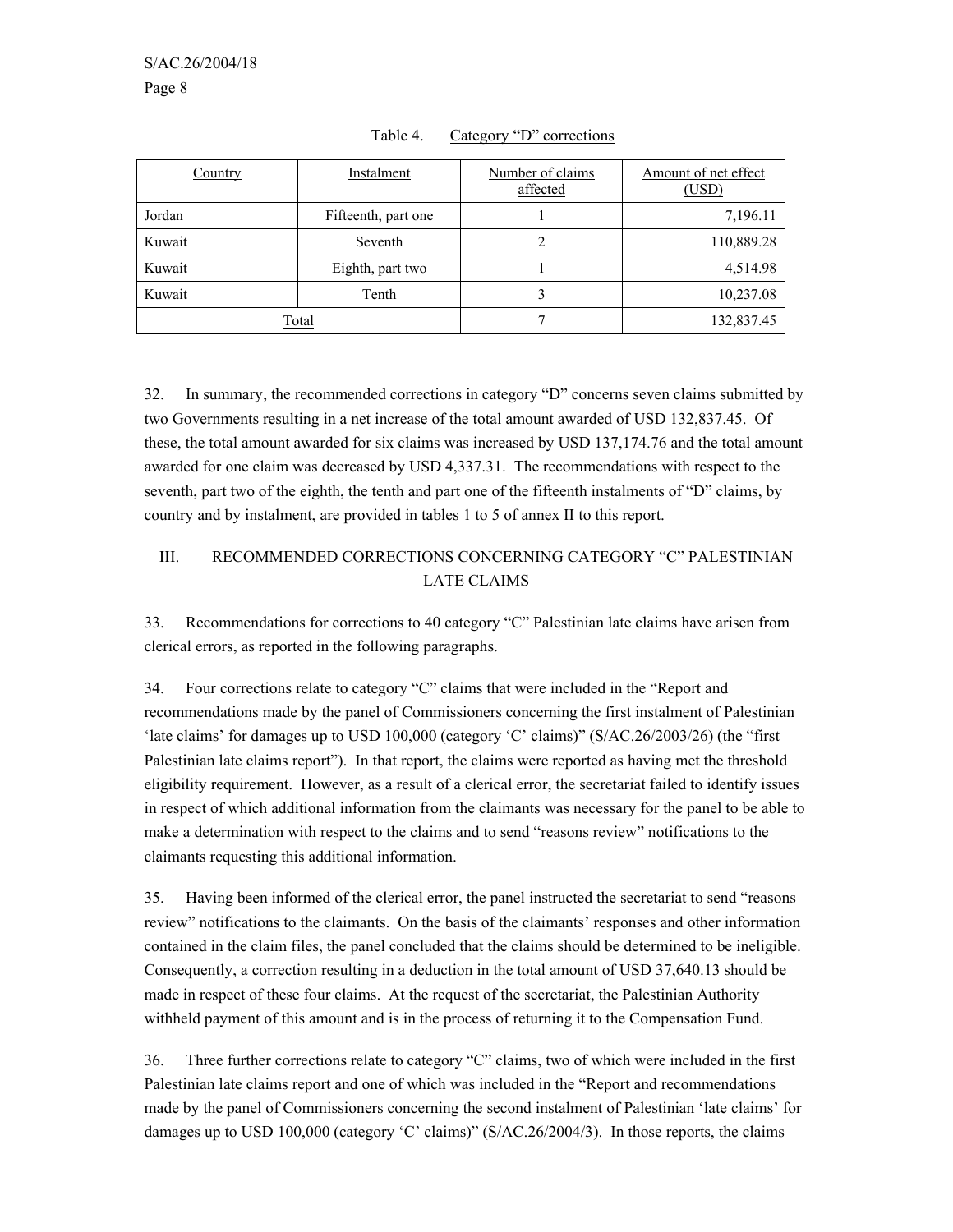were reported as having met the threshold eligibility requirement. However, as a result of a clerical error, the secretariat failed to bring to the attention of the panel certain irregularities in some of the documents submitted by the claimants in support of their reasons for late filing.

37. Having been informed of the clerical error, the panel reviewed the documents and concluded that the claims should be determined to be ineligible. Consequently, a correction resulting in a deduction in the total amount of USD 102,667.34 should be made in respect of these three claims. At the request of the secretariat, the Palestinian Authority withheld payment of this amount and is in the process of returning it to the Compensation Fund.

38. Three further corrections relate to category "C" claims that were included in the first Palestinian late claims report and were reported as having met the threshold eligibility requirement. However, as a result of a clerical error, the secretariat failed to identify and bring to the attention of the panel the fact that each of the claimants' respective husbands had filed claims in category "A" and/or category "C" during the regular filing period. This information, which has a direct bearing on the reasons asserted by the claimants for late filing, was not identified by the secretariat in a timely manner and was not brought to the attention of the panel.

39. Having been informed of the clerical error, the panel considered the information in respect of the related claims and concluded that the claims should be determined to be ineligible. Consequently, a correction resulting in a deduction in the total amount of USD 72,067.84 should be made in respect of these three claims. At the request of the secretariat, the Palestinian Authority withheld payment of this amount and is in the process of returning it to the Compensation Fund.

40. A further 26 corrections relate to category "C" claims that were included in the First Palestinian late claims report. In that report, the claims were reported as having met the threshold eligibility requirement. However, as a result of a clerical error, the secretariat failed to bring to the attention of the panel information concerning a specific fact pattern that was relevant to this group of claims. All 26 claims involve a similar fact pattern, namely, claimants who hold Jordanian passports and who remained in Kuwait during the regular filing period for which the panel developed specific guidelines. However, due to a clerical error on the part of the secretariat, the presence of this fact pattern in these claims was not brought to the panel's attention.

41. Having been informed of the clerical error, the panel further considered the claims and concluded that they should be determined to be ineligible. Consequently, a correction resulting in a deduction in the total amount of USD 376,969.63 should be made in respect of these 26 claims. At the request of the secretariat, the Palestinian Authority withheld payment of this amount and is in the process of returning it to the Compensation Fund.

42. Four further corrections relate to category "C" claims that were included in the frirst Palestinian late claims report. In that report, the claims were reported as having met the threshold eligibility requirement. However, as a result of a clerical error, the secretariat failed to bring to the attention of the panel information concerning the residence of the claimants during the regular filing period.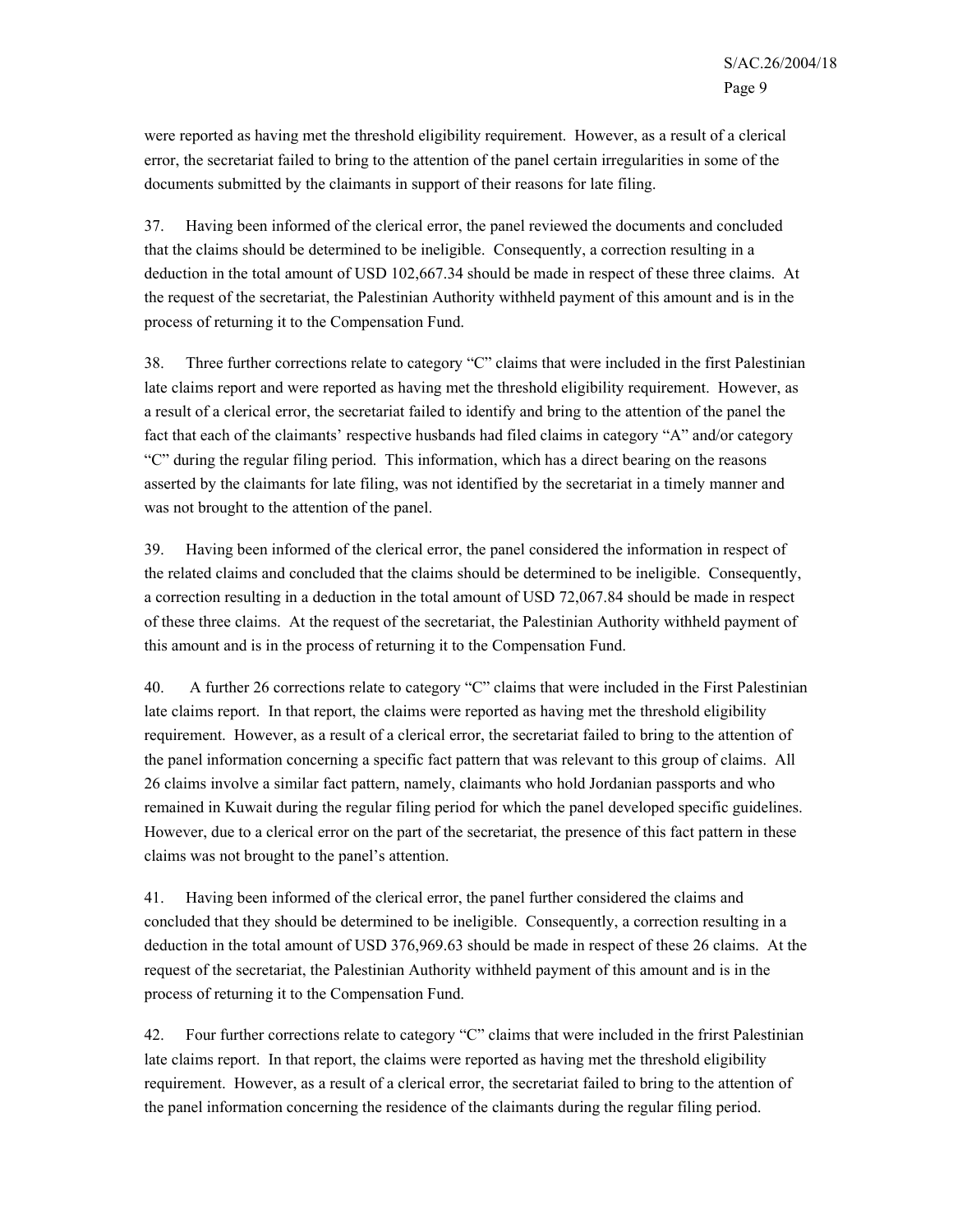Information on each of the claim files demonstrates that, during the regular filing period, one claimant was resident in Kuwait, one claimant in Jordan, one claimant in the Syrian Arab Republic and the remaining claimant in Yemen. Therefore, in accordance with the guidelines established by the panel, each of the claimants had had a full and effective opportunity to file their respective claims during this period.

43. Having been informed of the clerical error, the panel concluded that the claims should be determined to be ineligible. Consequently, a correction resulting in a deduction in the total amount of USD 53,735.77 should be made in respect of these four claims. At the request of the secretariat, the Palestinian Authority withheld payment of this amount and is in the process of returning it to the Compensation Fund.

44. Accordingly, as set forth in table 5 below, it is recommended that the awards for 40 claims be corrected. Table 5 identifies the submitting entity concerned, the instalments to be adjusted, the number of claims affected, and the net effect of the adjustments.

| Submitting entity     | Instalment   | Number of claims<br>affected | Amount of net effect<br>USD |
|-----------------------|--------------|------------------------------|-----------------------------|
| Palestinian Authority | First        | 39                           | (610, 305.03)               |
|                       | Second       |                              | (32,775.68)                 |
|                       | <u>Total</u> | 40                           | (643,080.71)                |

Table 5. Corrections to category "C" Palestinian late claims' awards

45. In summary, the recommended corrections related to award amounts in category "C" Palestinian late claims concern 40 claims submitted by one submitting entity resulting in a net decrease of the total amount awarded of USD 643,080.71. The recommendations with respect to the first and the second instalments of category "C" Palestinian late claims, by country and by instalment, are provided in tables 1 to 2 of annex III to this report.

### IV. REQUESTS BY CLAIMANTS FOR ARTICLE 41 CORRECTIONS

46. During the period under review, the secretariat has continued its review of requests from Governments and international organizations for corrections to claims in categories "D", "E" and "F", submitted under article 41 of the Rules. The requests and the Executive Secretary's conclusions with respect to those requests are outlined below.

### 1. Category "D" claims

47. During the period under review, the secretariat reviewed a total of 350 requests from 11 Governments and one international organization for corrections to claims in category "D". The requests and their submitting entities are set forth in table 1 of annex IV to this report. Having carefully reviewed all aspects of the requests, the Executive Secretary has concluded that no correction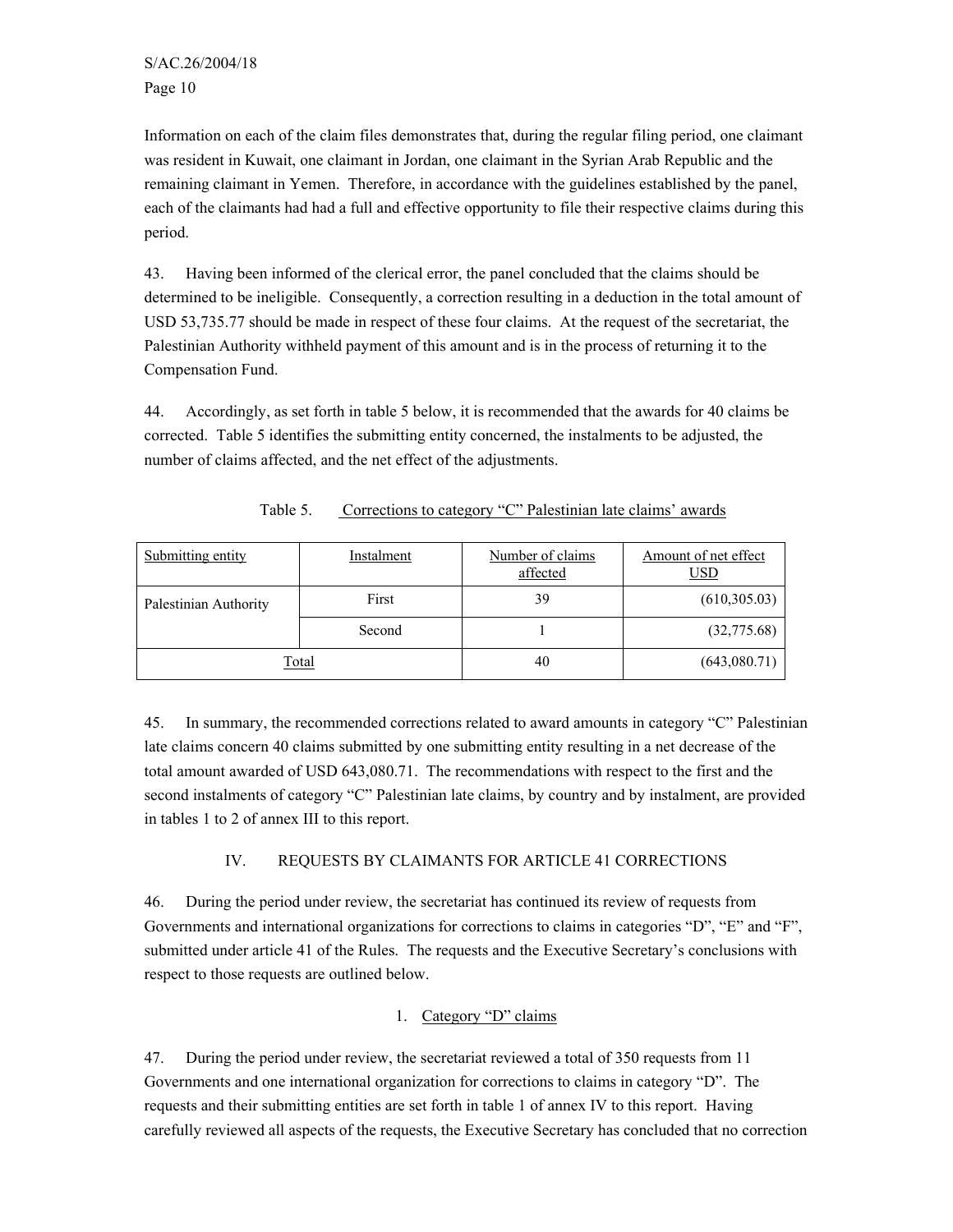of the relevant Governing Council decisions is necessary and that no action pursuant to article 41 of the Rules is warranted with regard to the claims in question.

#### 2. Category "E" claims

48. During the period under review, the secretariat reviewed a total of eight requests from six Governments for corrections to claims in category "E". The requests and their submitting entities are set forth in table 2 of annex IV to this report. Having carefully reviewed all aspects of the requests, the Executive Secretary has concluded that no correction of the relevant Governing Council decisions is necessary and that no action pursuant to article 41 of the Rules is warranted with regard to the claims in question.

#### 3. Category "F" claims

49. During the period under review, the secretariat reviewed one request from one Government for corrections to claims in category "F". The requests and their submitting entities are set forth in table 3 of annex IV to this report. Having carefully reviewed all aspects of the requests, the Executive Secretary has concluded that no correction of the relevant Governing Council decisions is necessary and that no action pursuant to article 41 of the Rules is warranted with regard to the claims in question.

50. In addition, during the period under review, the secretariat has received 75 requests for article 41 corrections with respect to claims in categories "D", "E", and "F" from the Governments of France, India, Jordan, Kuwait, the Netherlands, Turkey and the United Kingdom as well as from UNDP Washington. The responses of the Executive Secretary to these requests have not yet been conveyed to the claimant countries due to the fact that the secretariat's review of the specific claims in question, and, where appropriate, consultations with the respective panels of Commissioners remain ongoing. Details concerning these requests, and the Executive Secretary's recommendations to the Governing Council with respect thereto will be contained in upcoming article 41 reports to the Governing Council.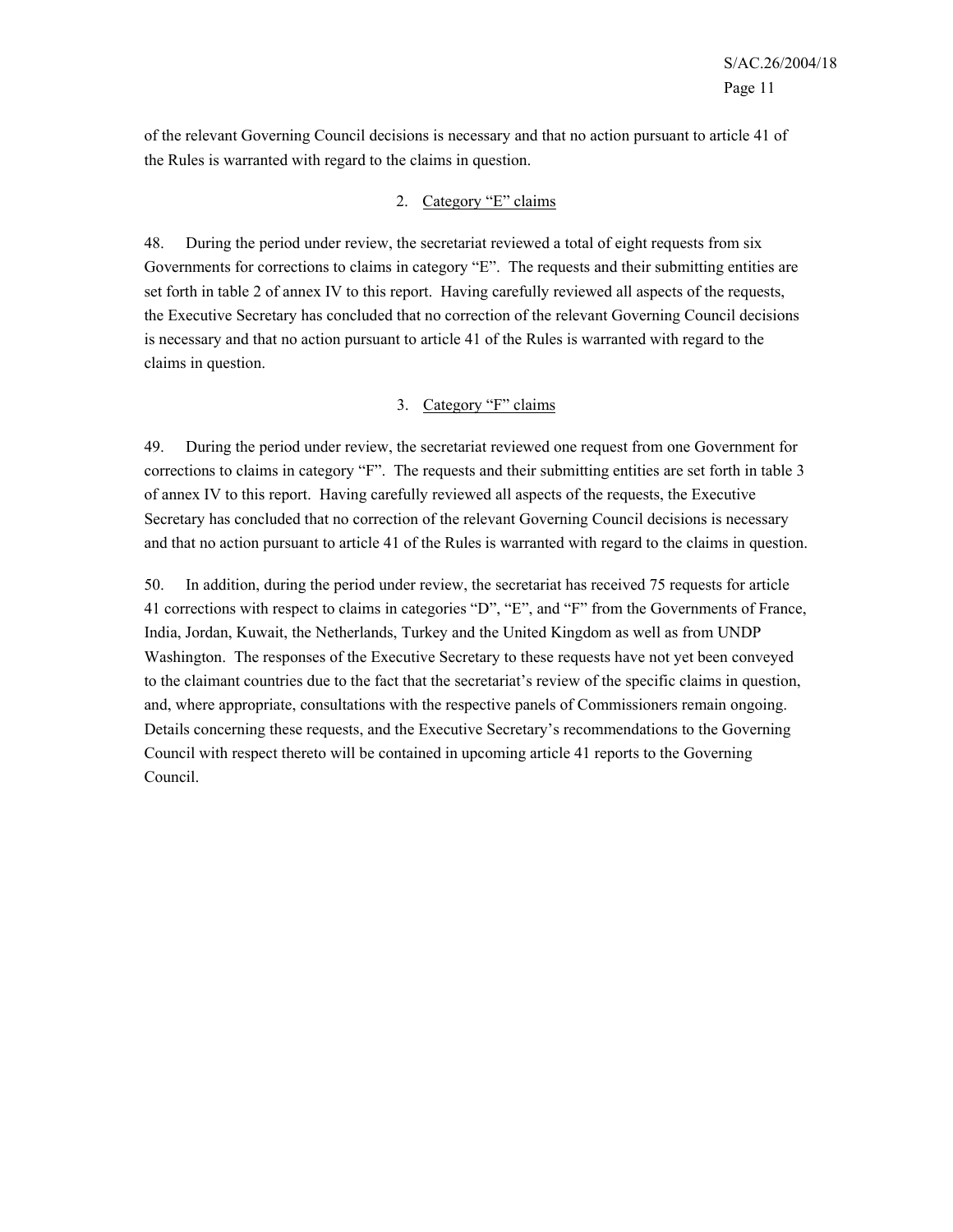#### Annex I

#### RECOMMENDED CORRECTIONS CONCERNING CATEGORY "A" CLAIMS

1. Based on the recommended corrections reported in paragraphs 2 to 11 of this report, supra, the category "A" claims aggregate corrected awards by instalment, per country, are as follows:

| Country | Previous total award<br>(USD) | Corrected total award<br>(USD | Amount of net effect<br>USD). |
|---------|-------------------------------|-------------------------------|-------------------------------|
| Jordan  | 91,944,000.00                 | 91,941,000.00                 | (3,000.00)                    |

# Table 1. Third instalment category "A" claims corrections

| Country     | Previous total award<br>(USD) | Corrected total award<br><u>(USD)</u> | Amount of net effect<br>(USD) |
|-------------|-------------------------------|---------------------------------------|-------------------------------|
| India       | 147,282,000.00                | 147,280,500.00                        | (1,500.00)                    |
| Jordan      | 17,444,500.00                 | 17,441,500.00                         | (3,000.00)                    |
| Philippines | 27,412,500.00                 | 27,408,500.00                         | (4,000.00)                    |

#### Table 2. Fourth instalment category "A" claims corrections

#### Table 3. Fifth instalment category "A" claims corrections

| <u>Country</u> | Previous total award<br>(USD) | Corrected total award<br>(USD) | Amount of net effect<br>(USD) |
|----------------|-------------------------------|--------------------------------|-------------------------------|
| Philippines    | 17,968,000.00                 | 17,956,000.00                  | (12,000.00)                   |
| Sri Lanka      | 69,706,500.00                 | 69,710,500.00                  | 4,000.00                      |

| Table 4. | Sixth instalment category "A" claims corrections |  |
|----------|--------------------------------------------------|--|
|          |                                                  |  |

| <u>Country</u> | Previous total award<br>(USD) | Corrected total award<br>(USD) | Amount of net effect<br>(USD) |
|----------------|-------------------------------|--------------------------------|-------------------------------|
| Jordan         | 17,572,000.00                 | 17,570,500.00                  | (1,500.00)                    |
| Pakistan       | 46,419,000.00                 | 46,423,000.00                  | 4,000.00                      |

2. Based on the above corrections, the revised category "A" claim total recommended awards by instalment are as follows: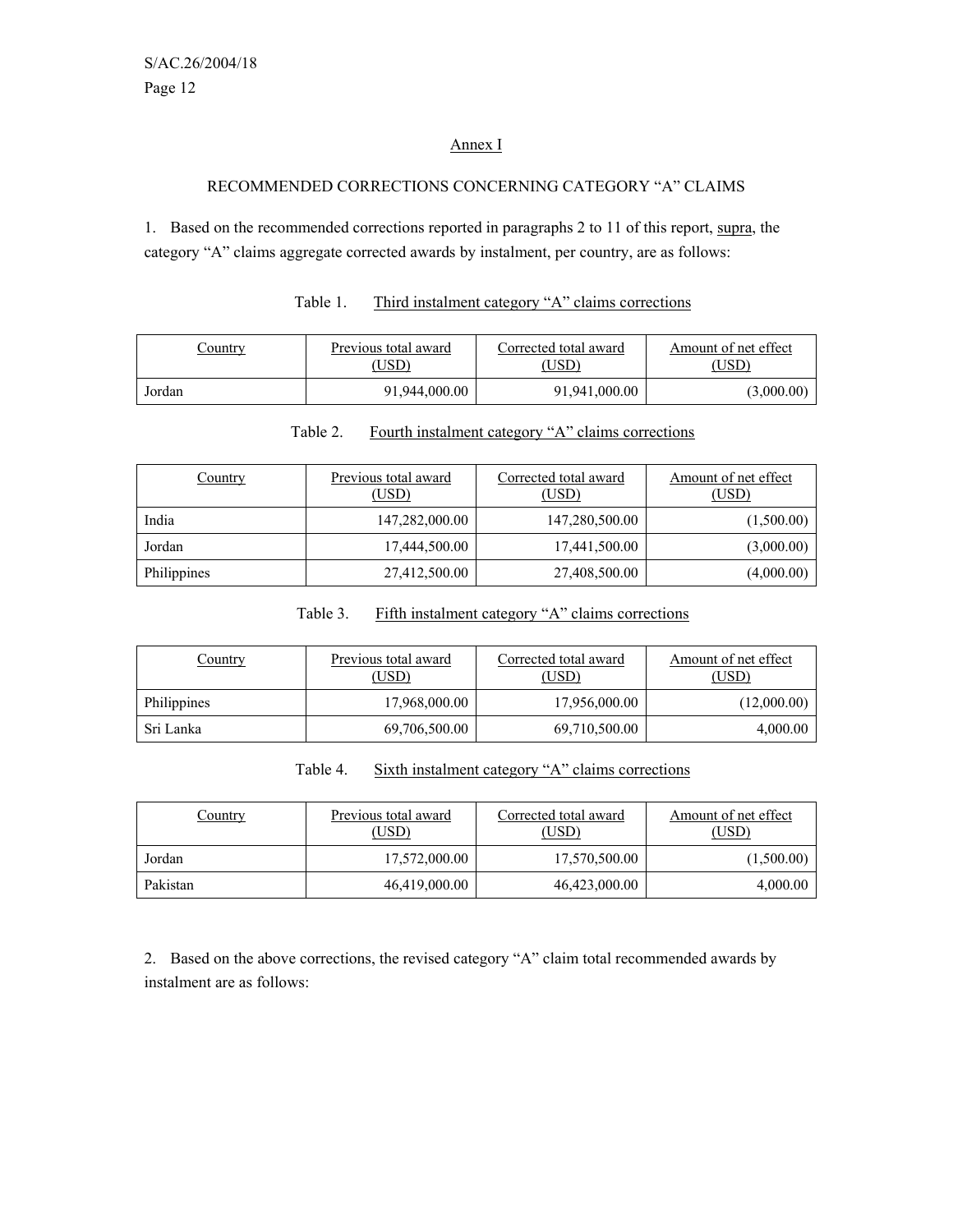| Instalment | Previous total award<br>(USD) | Corrected total award<br>(USD) | Amount of net effect<br>(USD) |
|------------|-------------------------------|--------------------------------|-------------------------------|
| Third      | 532,142,000.00                | 532,139,000.00                 | (3,000)                       |
| Fourth     | 732,845,500.00                | 732,837,000.00                 | (8,500)                       |
| Fifth      | 773,160,000.00                | 773,152,000.00                 | (8,000)                       |
| Sixth      | 317,139,500.00                | 317,142,000.00                 | 2,500                         |

# Table 5. Recommended corrected total awards for category "A" claims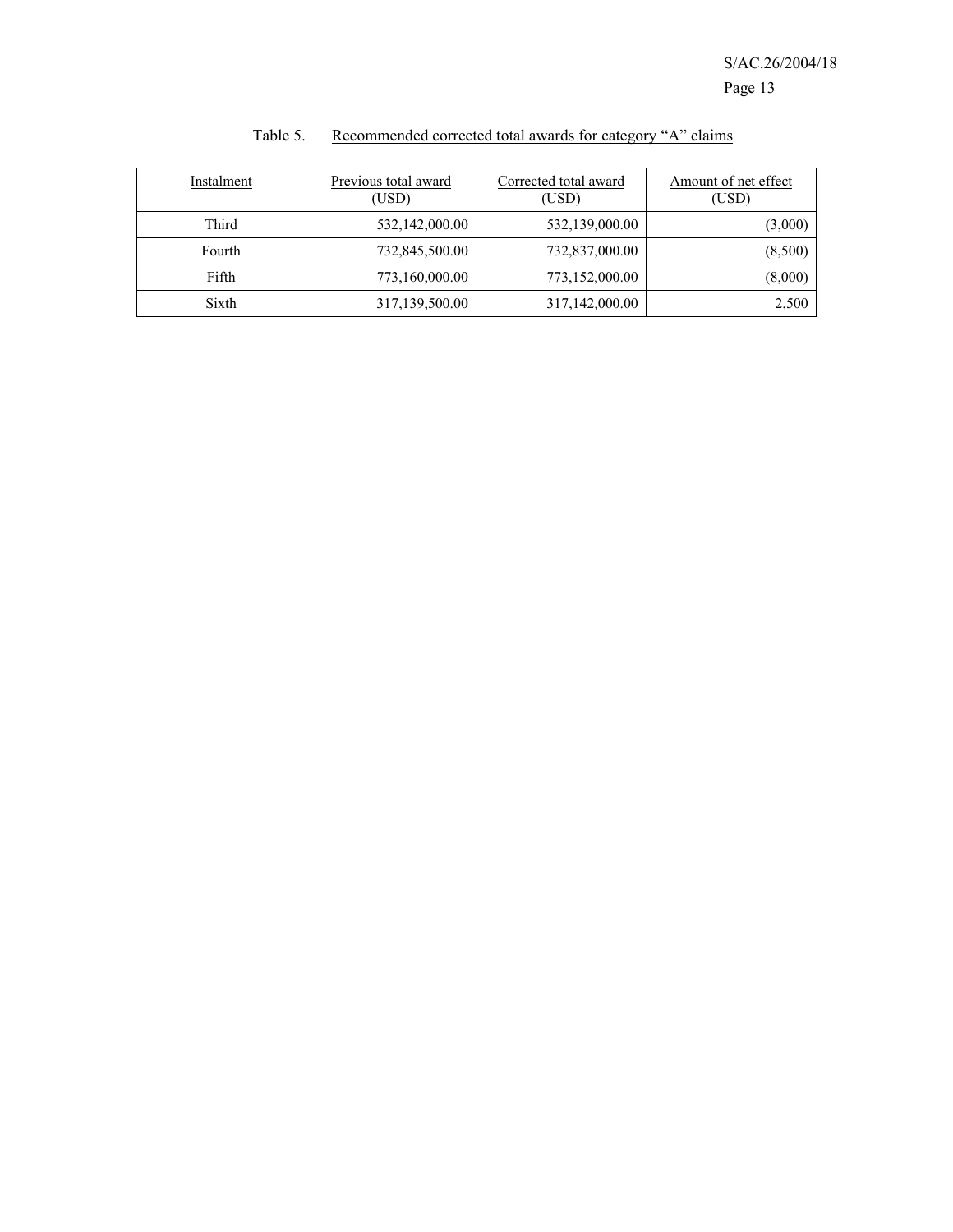#### Annex II

#### RECOMMENDED CORRECTIONS CONCERNING CATEGORY "D" CLAIMS

1. Based on the recommended corrections reported in paragraphs 12 to 32 of this report, supra, the category "D" claims aggregate corrected awards by instalment, per country, are as follows:

| Table 1. | Seventh instalment category "D" claims corrections |
|----------|----------------------------------------------------|
|          |                                                    |

| <u>Sountry</u> | Previous total award | Corrected total award | Amount of net effect |  |
|----------------|----------------------|-----------------------|----------------------|--|
|                | (USD)                | USD).                 | USD)                 |  |
| Kuwait         | 127,725,246.22       | 127,836,135.50        | 110.889.28           |  |

#### Table 2. Part two of the eighth instalment category "D" claims corrections

| <u>Sountry</u> | Previous total award | Corrected total award | Amount of net effect |  |
|----------------|----------------------|-----------------------|----------------------|--|
|                | USD <sup>)</sup>     | USD)                  | 'USD                 |  |
| Kuwait         | 29,067,587.05        | 29,072,102.03         | 4,514.98             |  |

#### Table 3. Tenth instalment category "D" claims corrections

| <u>Country</u> | Previous total award | Corrected total award | Amount of net effect |  |
|----------------|----------------------|-----------------------|----------------------|--|
|                | USD).                | USD)                  | ,USD)                |  |
| Kuwait         | 281,551,235.07       | 281, 561, 472, 15     | 10,237.10            |  |

#### Table 4. Part one of the fifteenth instalment category "D" claims corrections

| Country | Previous total award | Corrected total award | Amount of net effect |  |
|---------|----------------------|-----------------------|----------------------|--|
|         | USD)                 | USD <sup>3</sup>      | USD`                 |  |
| Jordan  | 14.792.918.65        | 14,800,114.76         | 7.196.1              |  |

2. Based on the above corrections, the revised category "D" claim total recommended awards by instalment are as follows:

| Table 5. | Recommended corrected total awards for category "D" claims |  |  |  |
|----------|------------------------------------------------------------|--|--|--|
|          |                                                            |  |  |  |

| Instalment          | Previous total award<br>(USD) | Corrected total award<br>(USD) | Amount of net effect<br>(USD) |
|---------------------|-------------------------------|--------------------------------|-------------------------------|
| Seventh             | 131,692,078.66                | 131,802,967.94                 | 110,889.28                    |
| Eighth, part two    | 32,838,650.19                 | 32,843,165.17                  | 4,514.98                      |
| Tenth               | 281, 551, 235. 07             | 281,561,472.15                 | 10,237.10                     |
| Fifteenth, part one | 129, 121, 634. 76             | 129, 128, 830. 87              | 7,196.11                      |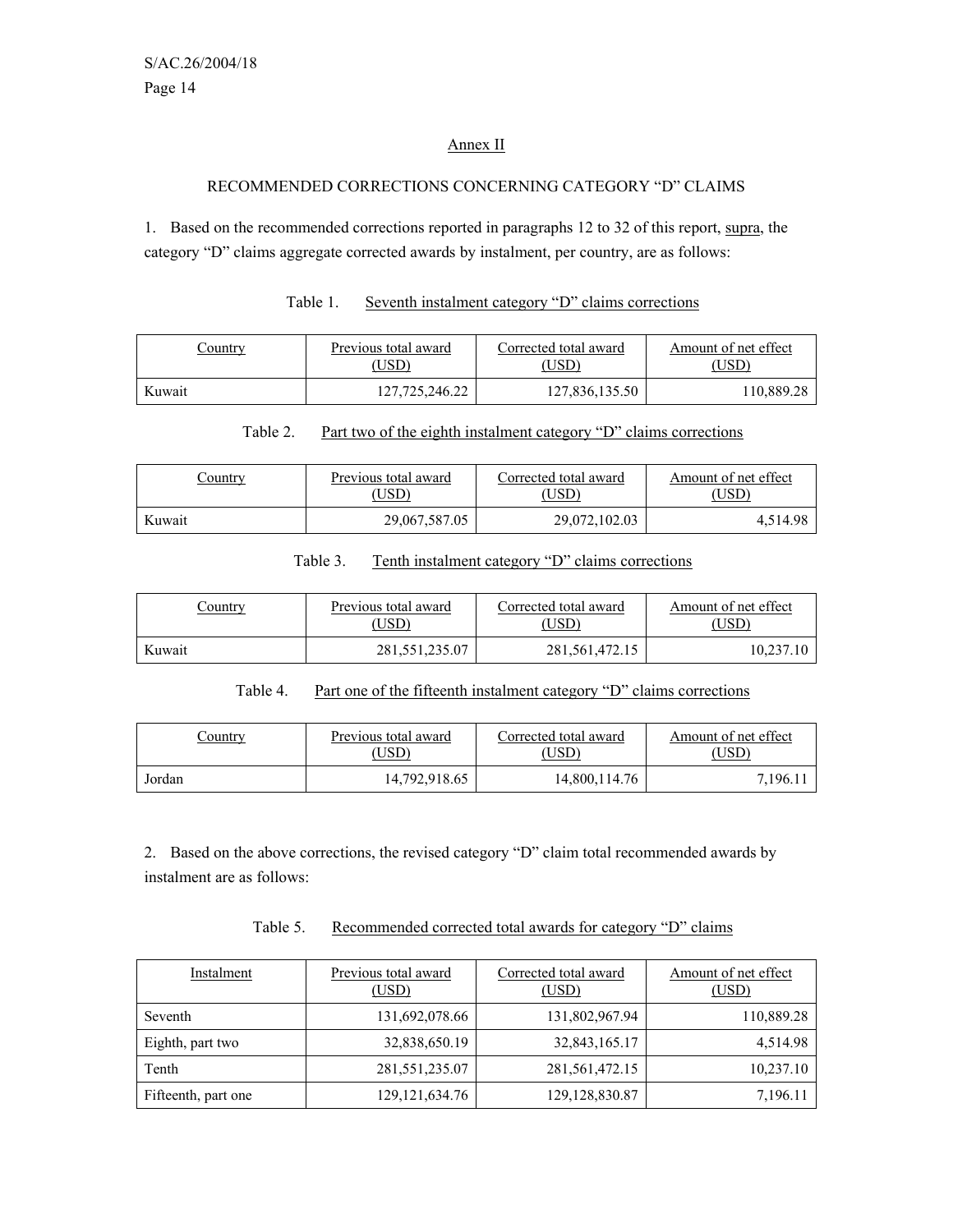#### Annex III

# RECOMMENDED CORRECTIONS CONCERNING CATEGORY "C" PALESTINIAN LATE CLAIMS

1. Based on the recommended corrections reported in paragraphs 33 to 45 of this report, supra, the aggregate corrected awards for category "C" Palestinian late claims by instalment are as follows:

#### Table 1. First instalment category "C" Palestinian late claims corrections

| Submitting entity     | Previous total award | Corrected total award | Amount of net effect |
|-----------------------|----------------------|-----------------------|----------------------|
|                       | , USD)               | USD)                  | USD)                 |
| Palestinian Authority | 15,748,962.93        | 15, 138, 657. 90      | (610, 305, 03)       |

# Table 2. Second instalment category "C" Palestinian late claims corrections

| Submitting entity     | Previous total award<br>USD) | Corrected total award<br>USD) | Amount of net effect |  |
|-----------------------|------------------------------|-------------------------------|----------------------|--|
| Palestinian Authority | 7,781,051.70                 | 7,748,276.02                  | (32,775.68)          |  |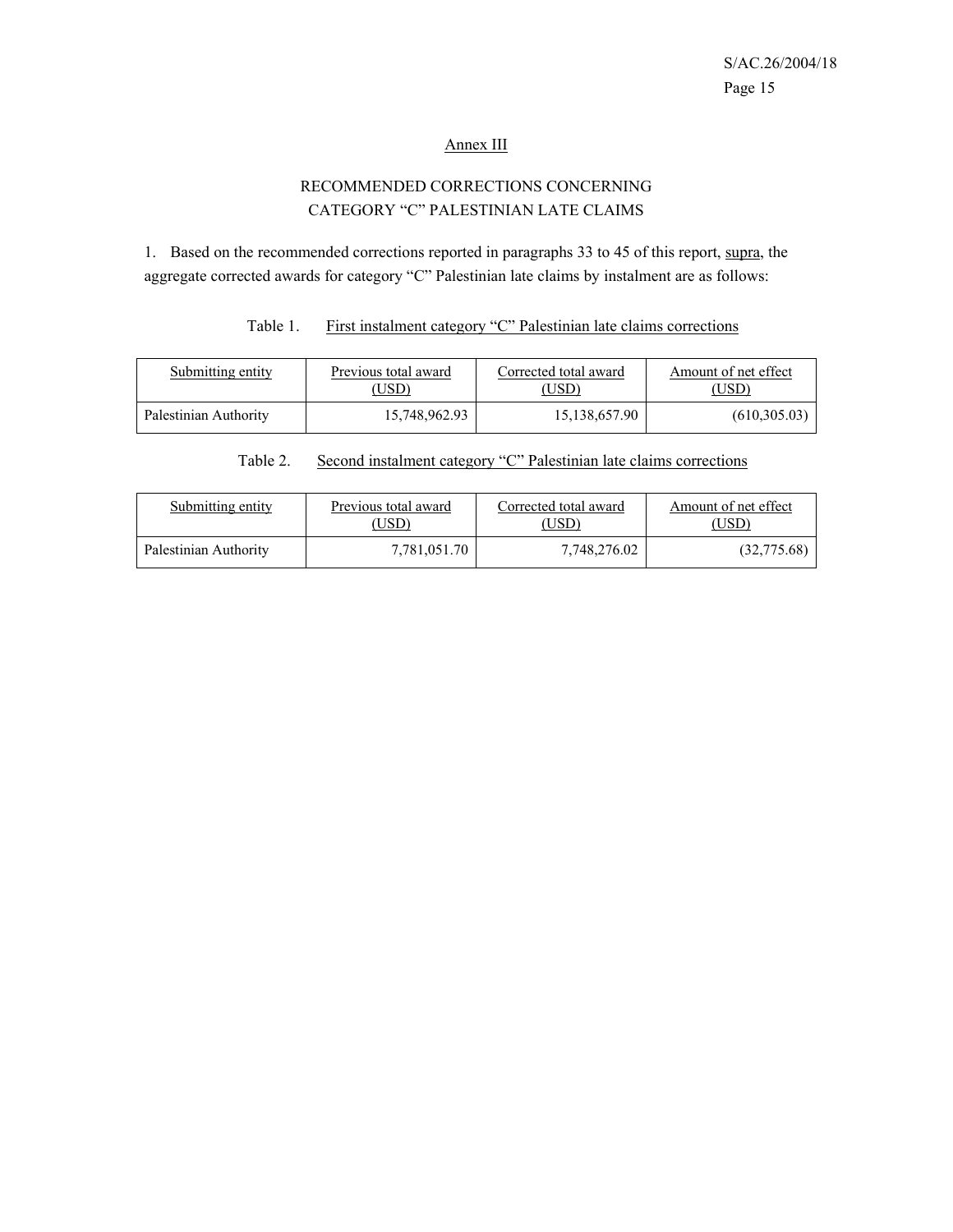#### Annex IV

# REQUESTS BY CLAIMANTS FOR ARTICLE 41 CORRECTIONS IN CATEGORIES "D", "E" AND "F"

1. As reported in paragraph 47 of this report, supra, the secretariat has continued its review of requests from Governments for corrections to claims in category "D" submitted under article 41 of the Rules. The requests reviewed by country or international organization, date of request and instalment are as follows:

| Country or international<br>organization | Date of request   | Number of claims | Instalment           | Governing<br>Council decision |
|------------------------------------------|-------------------|------------------|----------------------|-------------------------------|
| Egypt                                    | 1 July 2003       | $\mathbf{1}$     | Twelfth, part two    | 181                           |
| Egypt                                    | 29 September 2003 | 3                | Fourteenth, part two | 186                           |
| Egypt                                    | 29 September 2003 | $\mathbf{1}$     | Sixteenth, part one  | 188                           |
| Egypt                                    | 7 October 2003    | $\mathbf{1}$     | Twelfth, part one    | 155                           |
| Egypt                                    | 30 December 2003  | $\mathbf{1}$     | Sixteenth, part one  | 188                           |
| France                                   | 12 December 2003  | $\mathbf{1}$     | Fourth, part one     | 81                            |
| France                                   | 23 December 2003  | $\mathbf{1}$     | Eighth, part one     | 125                           |
| France                                   | 31 December 2003  | $\mathbf{1}$     | Fourth, part one     | 81                            |
| India                                    | 17 June 2003      | $\mathbf{1}$     | Twelfth, part two    | 181                           |
| India                                    | 16 December 2003  | $\mathbf{1}$     | Fifteenth, part two  | 187                           |
| India                                    | 19 December 2003  | $\mathbf{1}$     | Fifteenth, part one  | 175                           |
| Jordan                                   | 7 May 2002        | 1                | Eleventh             | 147                           |
| Jordan                                   | 9 May 2002        | $\overline{2}$   | Eleventh             | 147                           |
| Jordan                                   | 12 May 2002       | 1                | Seventh              | 111                           |
| Jordan                                   | 28 May 2002       | $\mathbf{1}$     | Ninth, part one      | 126                           |
| Jordan                                   | 8 June 2003       | $\mathbf{1}$     | Twelfth, part two    | 181                           |
| Jordan                                   | 14 July 2003      | $\mathbf{1}$     | Thirteenth           | 165                           |
| Jordan                                   | 10 August 2003    | $\mathbf{1}$     | Twelfth, part two    | 181                           |
| Jordan                                   | 29 September 2003 | $\mathbf{1}$     | Eleventh             | 147                           |
| Jordan                                   | 15 December 2003  | $\mathbf{1}$     | Fifteenth, part two  | 187                           |

| Table 1. |  |  | Category "D" requests for correction reviewed |  |
|----------|--|--|-----------------------------------------------|--|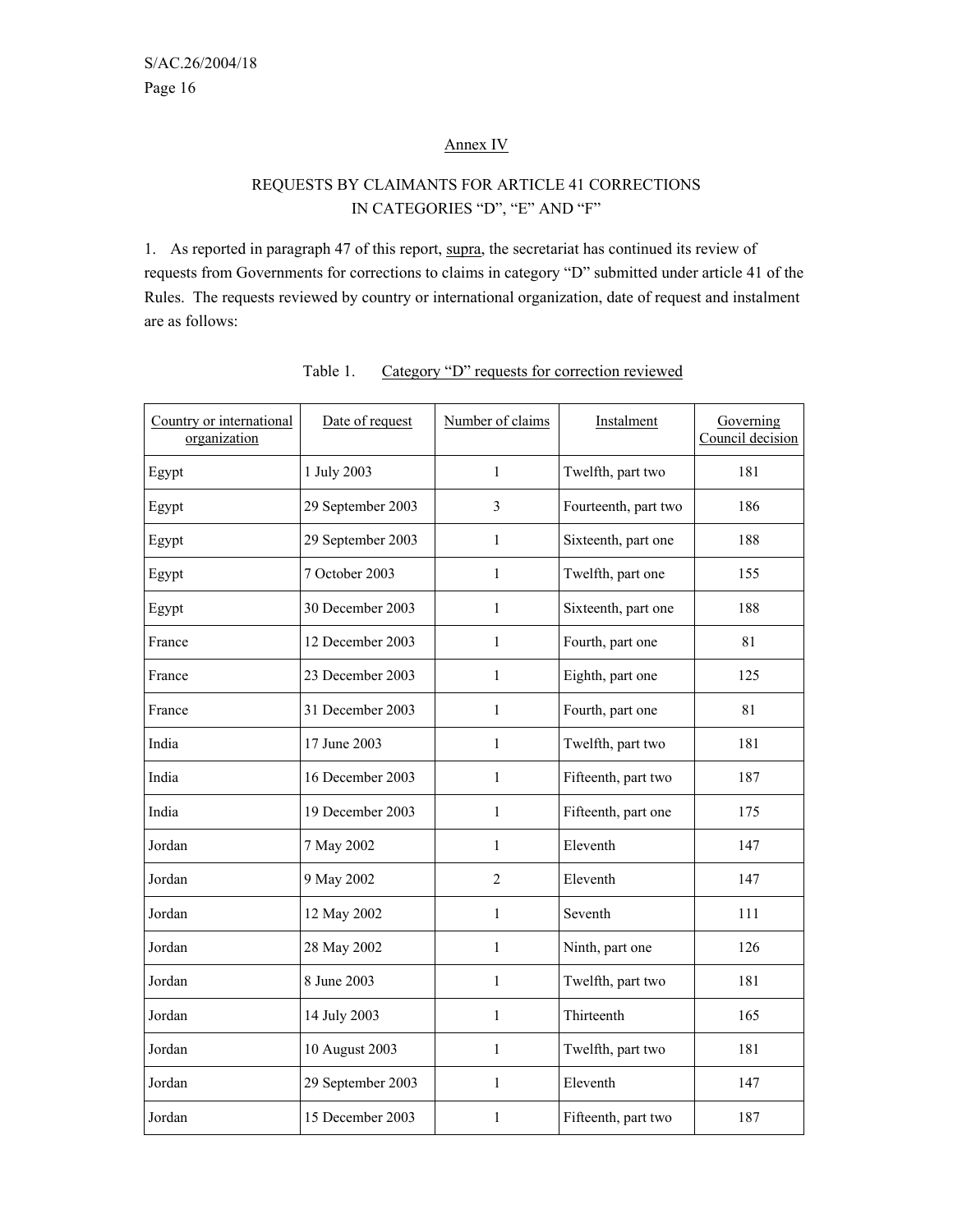| Country or international<br>organization | Date of request  | Number of claims | Instalment            | Governing<br>Council decision |
|------------------------------------------|------------------|------------------|-----------------------|-------------------------------|
| Jordan                                   | 16 December 2003 | 1                | Fifteenth, part two   | 187                           |
| Jordan                                   | 22 December 2003 | $\mathbf{1}$     | Sixth                 | 110                           |
| Jordan                                   | 22 December 2003 | 1                | Seventeenth, part one | 198                           |
| Jordan                                   | 24 December 2003 | $\mathbf{1}$     | Third                 | 68                            |
| Jordan                                   | 24 December 2003 | $\mathbf{1}$     | Seventeenth, part one | 198                           |
| Jordan                                   | 28 December 2003 | 1                | Fourteenth, part two  | 186                           |
| Jordan                                   | 28 December 2003 | 1                | Fifteenth, part two   | 187                           |
| Jordan                                   | 30 December 2003 | $\mathbf{1}$     | Eleventh              | 147                           |
| Jordan                                   | 30 December 2003 | $\mathbf{1}$     | Sixteenth, part one   | 188                           |
| Jordan                                   | 30 December 2003 | 1                | Seventeenth, part one | 198                           |
| Jordan                                   | 31 December 2003 | 1                | Thirteenth            | 165                           |
| Jordan                                   | 31 December 2003 | 1                | Seventeenth, part one | 198                           |
| Kuwait                                   | 14 December 2002 | $\mathbf{1}$     | Thirteenth            | 165                           |
| Kuwait                                   | 20 January 2003  | $\overline{2}$   | Fourteenth, part one  | 166                           |
| Kuwait                                   | 25 January 2003  | $\overline{4}$   | Fifth                 | 97                            |
| Kuwait                                   | 25 January 2003  | 1                | Eighth, part one      | 125                           |
| Kuwait                                   | 25 January 2003  | 1                | Ninth, part two       | 142                           |
| Kuwait                                   | 25 January 2003  | 1                | Tenth                 | 146                           |
| Kuwait                                   | 25 January 2003  | $\mathbf{1}$     | Eleventh              | 147                           |
| Kuwait                                   | 25 January 2003  | $\mathbf{1}$     | Twelfth, part one     | 155                           |
| Kuwait                                   | 27 January 2003  | $\mathbf{1}$     | Second, part two      | 59                            |
| Kuwait                                   | 27 January 2003  | $\overline{3}$   | Fourth, part one      | 81                            |
| Kuwait                                   | 27 January 2003  | $\mathbf{1}$     | Fifth                 | 97                            |
| Kuwait                                   | 27 January 2003  | $\overline{2}$   | Seventh               | 111                           |
| Kuwait                                   | 27 January 2003  | $\mathbf{1}$     | Eighth, part two      | 141                           |
| Kuwait                                   | 27 January 2003  | $\mathbf{1}$     | Ninth, part one       | 126                           |
| Kuwait                                   | 27 January 2003  | 8                | Tenth                 | 146                           |
| Kuwait                                   | 27 January 2003  | 6                | Eleventh              | 147                           |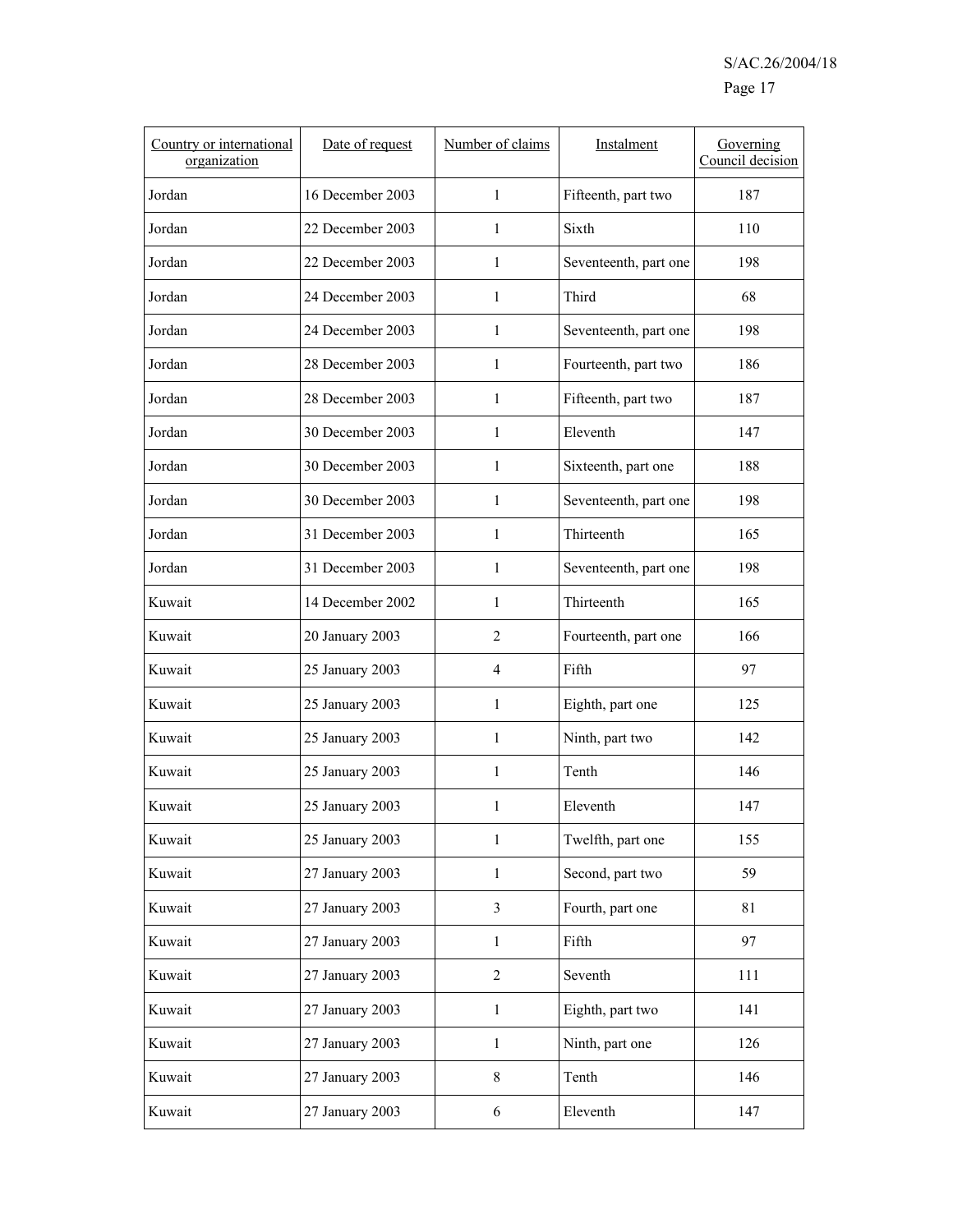# S/AC.26/2004/18

# Page 18

| Country or international<br>organization | Date of request  | Number of claims        | Instalment           | Governing<br>Council decision |
|------------------------------------------|------------------|-------------------------|----------------------|-------------------------------|
| Kuwait                                   | 27 January 2003  | 1                       | Twelfth, part one    | 155                           |
| Kuwait                                   | 27 January 2003  | 3                       | Fourteenth, part one | 166                           |
| Kuwait                                   | 3 February 2003  | $\mathbf{1}$            | Fourth, part one     | 81                            |
| Kuwait                                   | 3 February 2003  | 3                       | Tenth                | 146                           |
| Kuwait                                   | 3 February 2003  | 1                       | Twelfth, part one    | 155                           |
| Kuwait                                   | 3 February 2003  | $\overline{2}$          | Fourteenth, part one | 166                           |
| Kuwait                                   | 3 February 2003  | $\overline{2}$          | Fifteenth, part one  | 175                           |
| Kuwait                                   | 12 March 2003    | $\mathbf{1}$            | Fourth, part one     | 81                            |
| Kuwait                                   | 12 March 2003    | 1                       | Fifth                | 97                            |
| Kuwait                                   | 12 March 2003    | $\overline{2}$          | Tenth                | 146                           |
| Kuwait                                   | 12 March 2003    | $\overline{2}$          | Eleventh             | 147                           |
| Kuwait                                   | 12 March 2003    | $\mathbf{1}$            | Twelfth, part one    | 155                           |
| Kuwait                                   | 12 March 2003    | 7                       | Fourteenth, part one | 166                           |
| Kuwait                                   | 12 March 2003    | 1                       | Fifteenth, part one  | 175                           |
| Kuwait                                   | 17 March 2003    | $\mathbf{1}$            | Fourth, part one     | 81                            |
| Kuwait                                   | 17 March 2003    | $\mathbf{1}$            | Ninth, part two      | 142                           |
| Kuwait                                   | 17 March 2003    | 1                       | Tenth                | 146                           |
| Kuwait                                   | 17 March 2003    | 1                       | Twelfth, part one    | 155                           |
| Kuwait                                   | 17 March 2003    | 3                       | Fourteenth, part one | 166                           |
| Kuwait                                   | 29 December 2003 | $\overline{4}$          | Second, part one     | 55                            |
| Kuwait                                   | 29 December 2003 | 1                       | Second, part two     | 59                            |
| Kuwait                                   | 29 December 2003 | $\mathbf{1}$            | Third                | 68                            |
| Kuwait                                   | 29 December 2003 | 12                      | Fourth, part one     | 81                            |
| Kuwait                                   | 29 December 2003 | $\overline{2}$          | Fifth                | 97                            |
| Kuwait                                   | 29 December 2003 | $\tau$                  | Seventh              | 111                           |
| Kuwait                                   | 29 December 2003 | $10\,$                  | Eighth, part one     | 125                           |
| Kuwait                                   | 29 December 2003 | $\overline{\mathbf{3}}$ | Ninth, part one      | 126                           |
| Kuwait                                   | 29 December 2003 | $\mathbf{1}$            | Ninth, part two      | 142                           |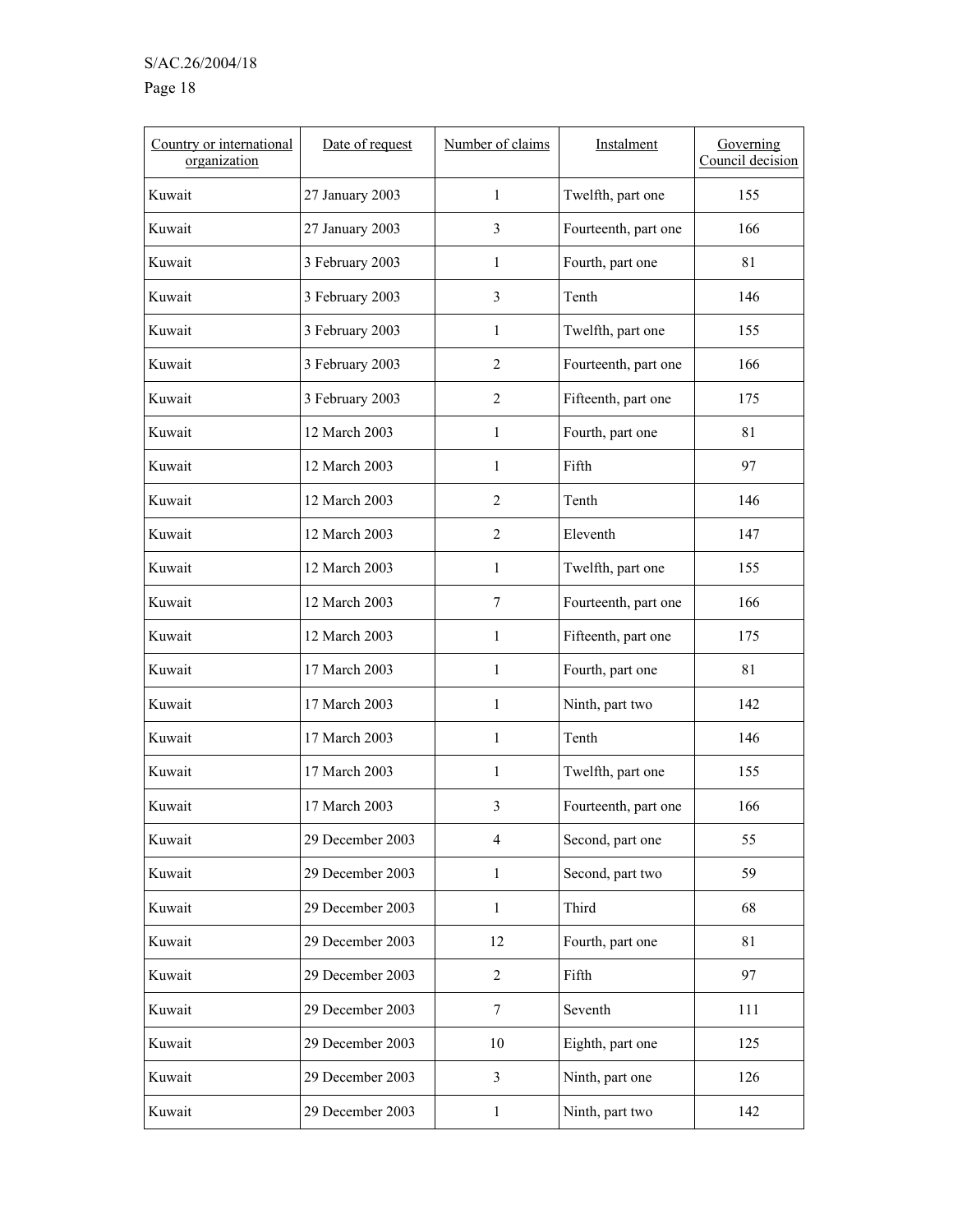| Country or international<br>organization | Date of request   | Number of claims | Instalment            | Governing<br>Council decision |
|------------------------------------------|-------------------|------------------|-----------------------|-------------------------------|
| Kuwait                                   | 29 December 2003  | 44               | Tenth                 | 146                           |
| Kuwait                                   | 29 December 2003  | 9                | Eleventh              | 147                           |
| Kuwait                                   | 29 December 2003  | 6                | Twelfth, part one     | 155                           |
| Kuwait                                   | 29 December 2003  | 8                | Twelfth, part two     | 181                           |
| Kuwait                                   | 29 December 2003  | 16               | Thirteenth            | 165                           |
| Kuwait                                   | 29 December 2003  | 14               | Fourteenth, part one  | 166                           |
| Kuwait                                   | 29 December 2003  | 15               | Fourteenth, part two  | 186                           |
| Kuwait                                   | 29 December 2003  | 20               | Fifteenth, part one   | 175                           |
| Kuwait                                   | 29 December 2003  | 10               | Sixteenth, part one   | 188                           |
| Kuwait                                   | 29 December 2003  | 6                | Seventeenth, part one | 198                           |
| Kuwait                                   | 29 December 2003  | 4                | Eighteenth, part one  | 199                           |
| Kuwait                                   | 31 December 2003  | 1                | Thirteenth            | 165                           |
| Kuwait                                   | 31 December 2003  | 1                | Fifteenth, part two   | 187                           |
| Kuwait                                   | 17 February 2004  | 1                | Sixteenth, part one   | 188                           |
| Pakistan                                 | 19 September 2002 | 3                | Sixth                 | 110                           |
| Pakistan                                 | 16 January 2003   | $\mathbf{1}$     | Eighth, part two      | 141                           |
| Pakistan                                 | 6 February 2003   | $\mathbf{1}$     | Twelfth, part one     | 155                           |
| Pakistan                                 | 29 July 2003      | $\mathbf{1}$     | Twelfth, part two     | 181                           |
| Pakistan                                 | 25 August 2003    | 1                | Eleventh              | 147                           |
| Pakistan                                 | 9 October 2003    | $\mathbf{1}$     | Eleventh              | 147                           |
| Philippines                              | 31 December 2003  | $\mathbf{1}$     | Fourth, part one      | 81                            |
| Sudan                                    | 1 December 2003   | 1                | Fifteenth, part two   | 187                           |
| Sudan                                    | 29 December 2003  | $\mathbf{1}$     | Fifteenth, part two   | 187                           |
| Syrian Arab Republic                     | 29 December 2003  | $\overline{2}$   | Fifth                 | 97                            |
| Syrian Arab Republic                     | 29 December 2003  | 1                | Ninth, part one       | 126                           |
| Syrian Arab Republic                     | 29 December 2003  | $\overline{c}$   | Fourteenth, part one  | 166                           |
| Syrian Arab Republic                     | 29 December 2003  | 7                | Fourteenth, part two  | 186                           |
| Syrian Arab Republic                     | 30 December 2003  | $\mathbf{1}$     | Fourteenth, part two  | 186                           |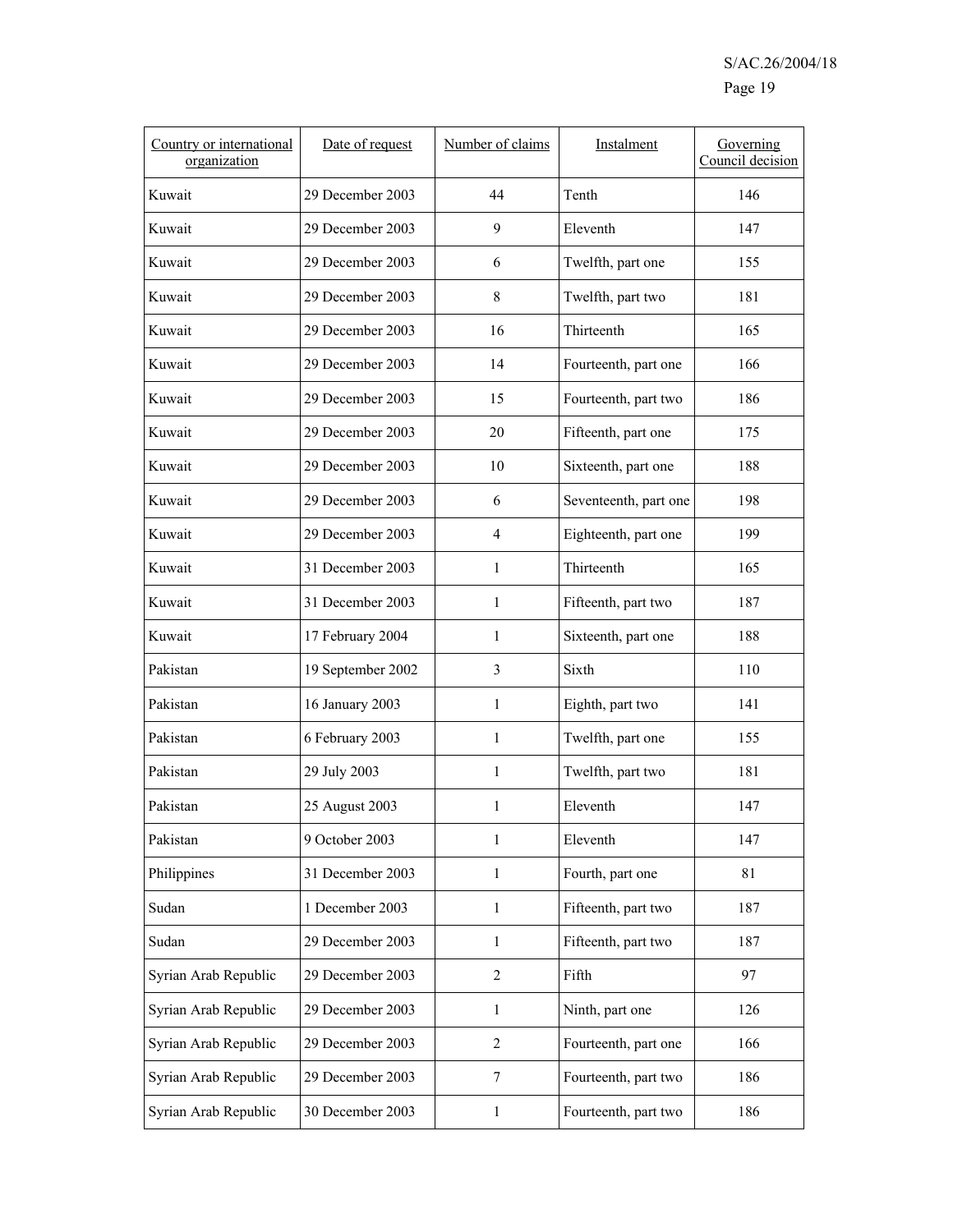### S/AC.26/2004/18

#### Page 20

| Country or international<br>organization | Date of request   | Number of claims | Instalment           | Governing<br>Council decision |  |
|------------------------------------------|-------------------|------------------|----------------------|-------------------------------|--|
| United Kingdom                           | 15 January 2003   | $\mathbf{1}$     | Thirteenth           | 165                           |  |
| United Kingdom                           | 11 December 2003  | 1                | Fifteenth, part one  | 175                           |  |
| <b>United States</b>                     | 30 December 2002  | $\mathbf{1}$     | Fourth, part one     | 81                            |  |
| <b>United States</b>                     | 12 November 2003  | 1                | Eighteenth, part one | 199                           |  |
| <b>United States</b>                     | 25 November 2003  | 1                | First, part one      | 47                            |  |
| <b>United States</b>                     | 25 November 2003  | 2                | Second, part one     | 55                            |  |
| <b>United States</b>                     | 25 November 2003  | 3                | Third                | 68                            |  |
| <b>United States</b>                     | 25 November 2003  | 3                | Fourth, part one     | 81                            |  |
| <b>United States</b>                     | 25 November 2003  | 1                | Fifth                | 97                            |  |
| <b>United States</b>                     | 25 November 2003  | $\mathbf{1}$     | Thirteenth           | 165                           |  |
| <b>United States</b>                     | 25 November 2003  | 1                | Fourteenth, part two | 186                           |  |
| <b>United States</b>                     | 30 December 2003  | 1                | Fourth, part one     | 81                            |  |
| <b>United States</b>                     | 30 December 2003  | 1                | Fifth                | 97                            |  |
| <b>United States</b>                     | 30 December 2003  | $\mathbf{1}$     | Fifteenth, part two  | 187                           |  |
| <b>United States</b>                     | 30 December 2003  | 3                | Eighteenth, part one | 199                           |  |
| <b>United States</b>                     | 31 December 2003  | 1                | Eighteenth, part one | 199                           |  |
| <b>UNDP</b> Washington                   | 10 September 2003 | $\mathbf{1}$     | First, part one      | 47                            |  |
| <b>UNDP</b> Washington                   | 10 October 2003   | $\mathbf{1}$     | Fourth, part one     | 81                            |  |
| Total                                    |                   | 350              |                      |                               |  |

2. As reported in paragraph 48 of this report, supra, the secretariat has continued its review of requests from Governments for corrections to claims in category "E" submitted under article 41 of the Rules. The requests reviewed by country, date of request and instalment are as follows: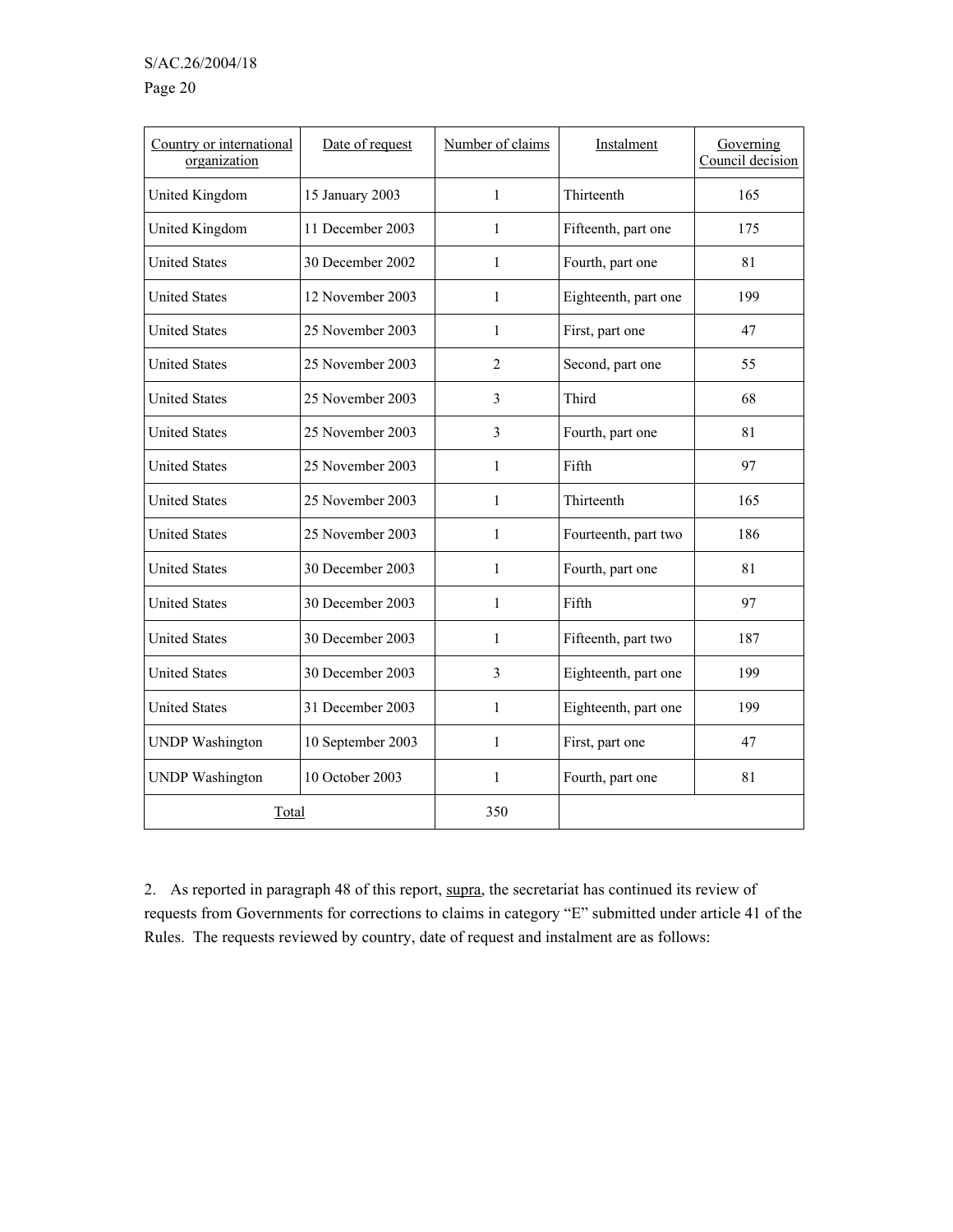| Country        | Date of request  | Number of<br>claims | Subcategory    | Instalment        | Governing<br>Council<br>decision |
|----------------|------------------|---------------------|----------------|-------------------|----------------------------------|
| Bahrain        | 20 July 2004     | 1                   | E2             | Fifth             | 103                              |
| Bahrain        | 20 July 2004     | 1                   | E2             | Seventh           | 127                              |
| Egypt          | 17 October 2002  | 1                   | E2             | Eighth            | 135                              |
| Egypt          | 30 June 2004     | 1                   | E2             | Tenth             | 159                              |
| Germany        | 29 July 2004     | 1                   | E2             | Fifteenth         | 210                              |
| Italy          | 17 June 2004     | 1                   | E <sub>3</sub> | Twenty-<br>eighth | 211                              |
| Kuwait         | 15 December 2002 | 1                   | E <sub>4</sub> | Fifteenth         | 161                              |
| United Kingdom | 30 June 2004     | 1                   | E <sub>3</sub> | Twenty-<br>eighth | 211                              |
| Total          |                  | 8                   |                |                   |                                  |

Table 2. Category "E" requests for correction reviewed

3. As reported in paragraph 49 of this report, supra, the secretariat has continued its review of requests from Governments for corrections to claims in category "F" submitted under article 41 of the Rules. The requests reviewed by country, date of request and instalment are as follows:

Table 3. Category "F" requests for correction reviewed

| Country      | Date of request   | Number of<br>claims | Subcategory | Instalment | Governing<br>Council<br>decision |
|--------------|-------------------|---------------------|-------------|------------|----------------------------------|
| Netherlands  | 28 September 2004 |                     | E/F         | Second     | 163                              |
| <b>Total</b> |                   |                     |             |            |                                  |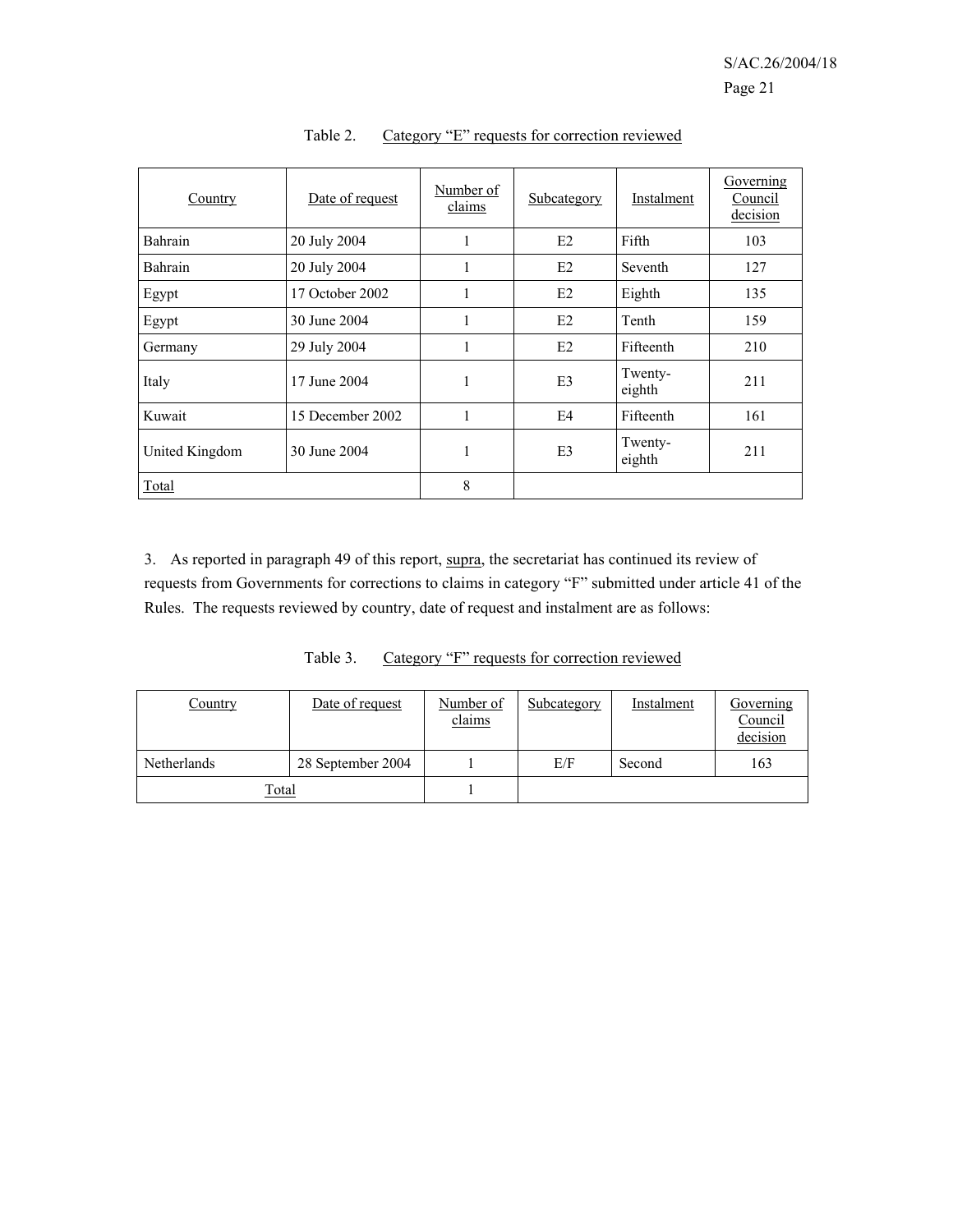# $\underbrace{\text{Annex $V}$\text{Amex $V$}}$  ARTICLE 41 CORRECTIONS TO CLAIMS AWARDS (UP TO THE FIFTY-THIRD SESSION OF THE GOVERNING COUNCIL)

|                       | Category A     |           | Category B               |                 | Category C     |                | Category D        |                | Category E     |           |                                                | Total                         |  |
|-----------------------|----------------|-----------|--------------------------|-----------------|----------------|----------------|-------------------|----------------|----------------|-----------|------------------------------------------------|-------------------------------|--|
|                       | Net correction | Number of | <b>Net</b><br>correction | Number of       | Net correction | Number of      | Net correction    | Number of      | Net correction |           | Net corrections<br>Number of for categories A. | Number of<br>claims corrected |  |
|                       | for category   | claims    | for category             | claims          | for category   | claims         | for category      | claims         | for category   | claims    | $B, C, D$ and $E$                              | in categories A.              |  |
| Report                | (USD)          | corrected | (USD)                    | corrected       | (USD)          | corrected      | (USD)             | corrected      | (USD)          | corrected | (USD)                                          | B, C, D and E                 |  |
| $A(6)$ panel report   | (6,439,500.00) | 2,575     |                          |                 |                |                |                   |                |                |           | (6,439,500.00)                                 | 2,575                         |  |
| $B(2.2)$ panel report |                |           | (12,500.00)              | 3 <sup>a</sup>  |                |                |                   |                |                |           | (12,500.00)                                    | 3 <sup>a</sup>                |  |
| B(3) panel report     |                |           | 110,000.00               | 10 <sup>b</sup> |                |                |                   |                |                |           | 110,000.00                                     | 10 <sup>b</sup>               |  |
| $C(4)$ panel report   |                |           |                          |                 | (1,922.00)     | 49             |                   |                |                |           | (1,922.00)                                     | 49                            |  |
| $C(5)$ panel report   |                |           |                          |                 | (77,190.00)    | 6              |                   |                |                |           | (77, 190.00)                                   | 6                             |  |
| $C(6)$ panel report   |                |           |                          |                 | 72,685.00      | 15             |                   |                |                |           | 72,685.00                                      | 15                            |  |
| $D(5)$ panel report   |                |           |                          |                 |                |                | (2,646.81)        | $\overline{7}$ |                |           | (2,646.81)                                     | $7\overline{ }$               |  |
| $D(7)$ panel report   |                |           |                          |                 |                |                | (38, 836.21)      | 13             |                |           | (38, 836.21)                                   | 13                            |  |
| D1 (9.1) panel report |                |           |                          |                 |                |                | 103,532.16        | $\overline{4}$ |                |           | 103,532.16                                     | $\overline{4}$                |  |
| Special D panel       |                |           |                          |                 |                | $\blacksquare$ | (13, 283, 441.51) | 426            |                |           | $-$ (13,283,441.51)                            | 426                           |  |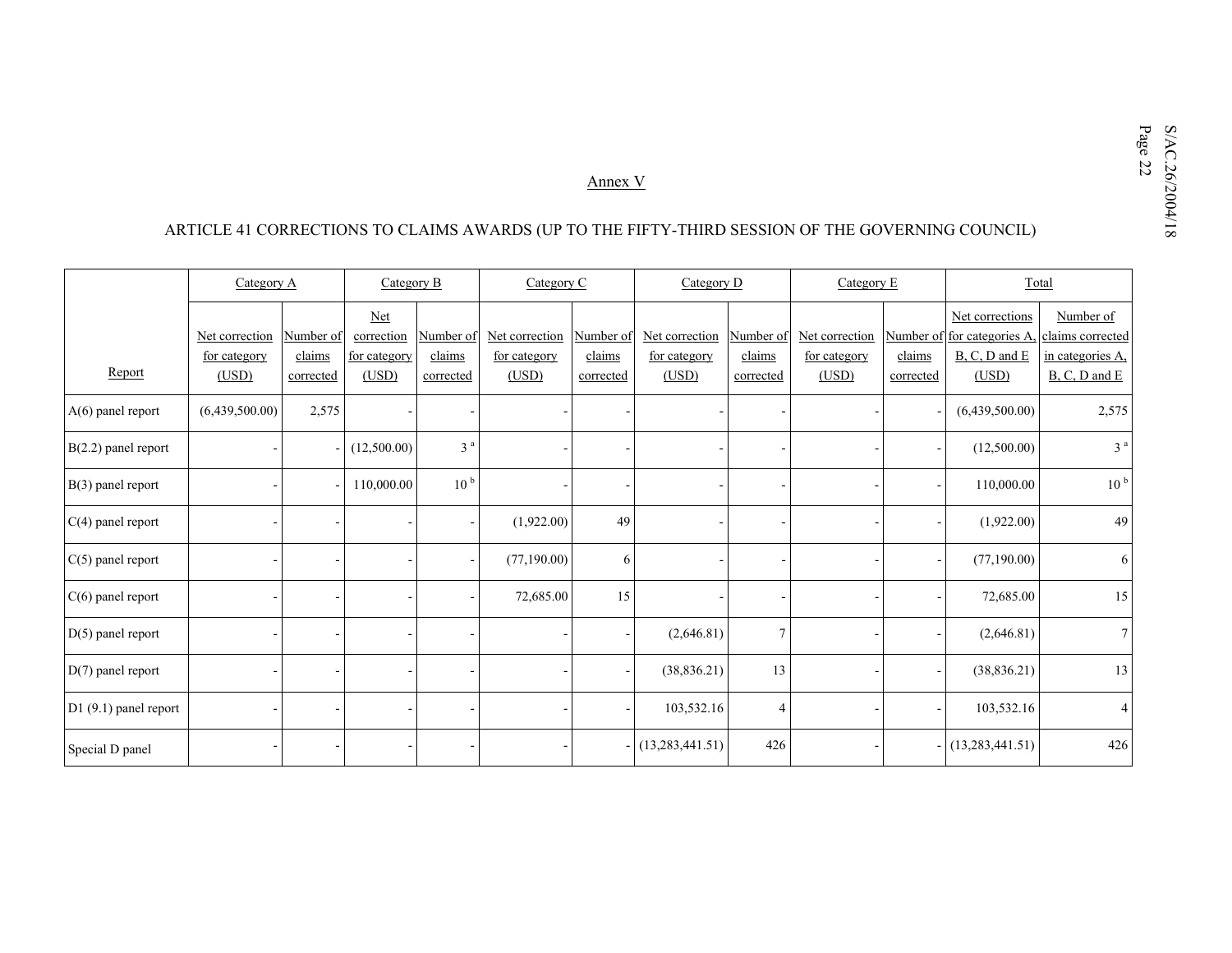|                       | Category A     |           | Category B        |           | Category C     |           | Category D     |           | Category E     |                | Total                                          |                               |
|-----------------------|----------------|-----------|-------------------|-----------|----------------|-----------|----------------|-----------|----------------|----------------|------------------------------------------------|-------------------------------|
|                       | Net correction | Number of | Net<br>correction | Number of | Net correction | Number of | Net correction | Number of | Net correction |                | Net corrections<br>Number of for categories A. | Number of<br>claims corrected |
|                       | for category   | claims    | for category      | claims    | for category   | claims    | for category   | claims    | for category   | claims         | $B, C, D$ and $E$                              | in categories A,              |
| Report                | (USD)          | corrected | (USD)             | corrected | (USD)          | corrected | (USD)          | corrected | (USD)          | corrected      | (USD)                                          | B, C, D and E                 |
| report                |                |           |                   |           |                |           |                |           |                |                |                                                |                               |
| $E3(10)$ panel report |                |           |                   |           |                |           |                |           | 325,850.00     | $\mathbf{1}$   | 325,850.00                                     |                               |
| $E4(3)$ panel report  |                |           |                   |           |                |           |                |           | 536,513.00     | $\mathfrak{Z}$ | 536,513.00                                     | $\mathfrak{Z}$                |
| Article 41(1) report  | (5,500.00)     | 10        |                   |           |                |           |                |           |                |                | (5,500.00)                                     | 10                            |
| Article 41(2) report  | (49,000.00)    | 16        |                   |           |                |           |                |           |                |                | (49,000.00)                                    | 16                            |
| Article 41(3) report  | 1,500.00       | 4         |                   |           |                |           |                |           |                |                | 1,500.00                                       | $\overline{4}$                |
| Article 41(4) report  | (83,000.00)    | 19        |                   |           |                |           |                |           |                |                | (83,000.00)                                    | 19                            |
| Article 41(5) report  | (18,500.00)    | 5         |                   |           |                |           |                |           |                |                | (18,500.00)                                    | 5                             |
| Article 41(6) report  | 15,867,500.00  | 10,757    |                   |           |                |           |                |           |                |                | 15,867,500.00                                  | 10,757                        |
| Article 41(7) report  | (6,975,500.00) | 3,385     |                   |           |                |           |                |           |                |                | (6,975,500.00)                                 | 3,385                         |
| Article 41(8) report  | (7,806,000.00) | 4,385     |                   |           | 70,613,604.05  | 23,282    |                |           |                |                | 62,807,604.05                                  | 27,667                        |
| Article 41(9) report  | (4,136,500.00) | 1,062     |                   |           | 5,278,142.15   | 1,730     |                |           |                |                | 1,141,642.15                                   | 2,792                         |
| Article 41(10) report | (1,446,000.00) | 364       |                   |           | 3,168,018.90   | 467       |                |           |                |                | 1,722,018.90                                   | 831                           |

 $S/\text{AC}.26/2004/18$ <br>Page 23 S/AC.26/2004/18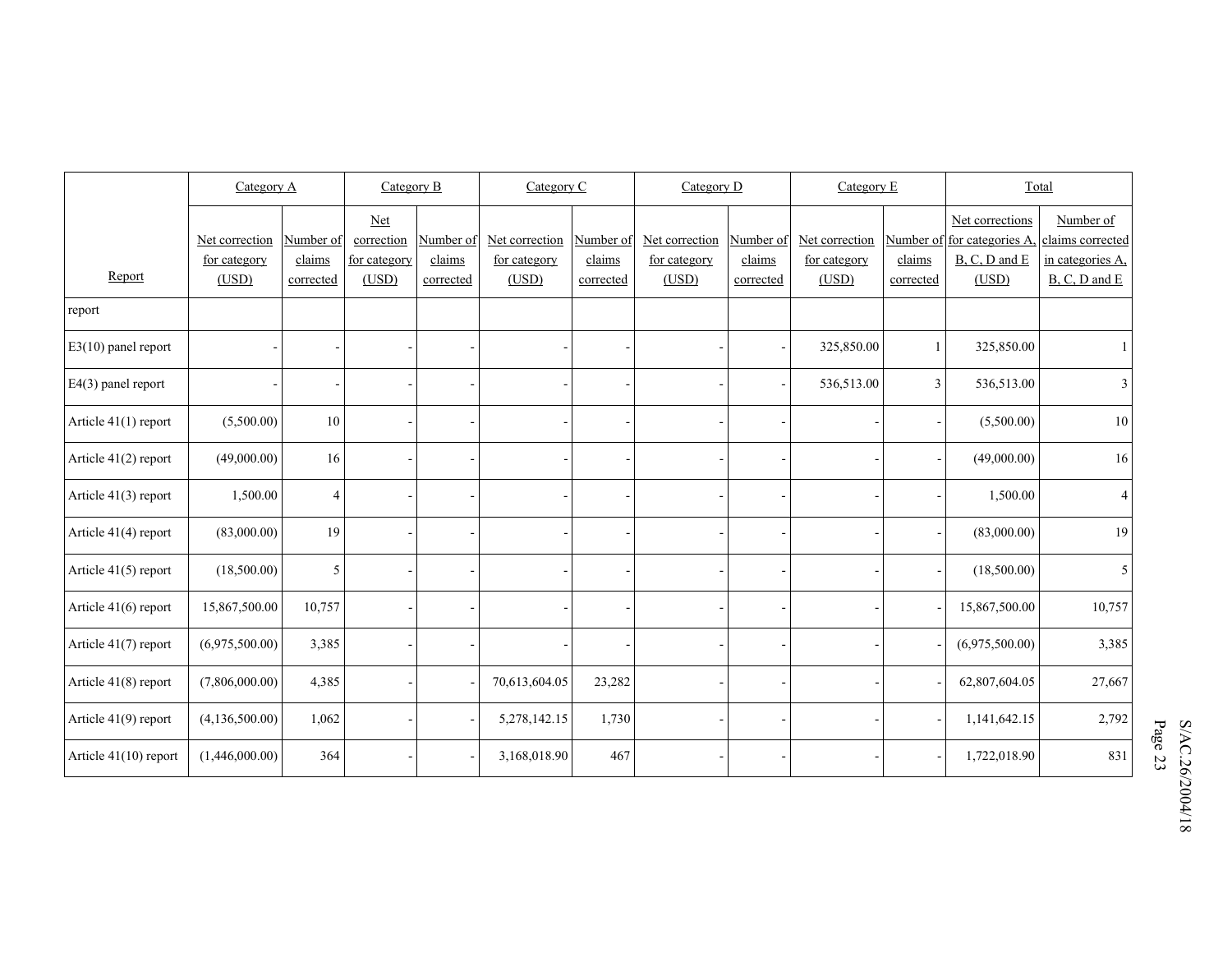|                         |                |           |              |           |                |            |                |                |                |              |                              |                                              | Page 24<br>S/AC.26/2004/18 |
|-------------------------|----------------|-----------|--------------|-----------|----------------|------------|----------------|----------------|----------------|--------------|------------------------------|----------------------------------------------|----------------------------|
|                         | Category A     |           | Category B   |           |                | Category C |                | Category D     |                | Category E   | Total                        |                                              |                            |
|                         |                |           | Net          |           |                |            |                |                |                |              | Net corrections<br>Number of |                                              |                            |
|                         | Net correction | Number of | correction   | Number of | Net correction | Number of  | Net correction | Number of      | Net correction |              |                              | Number of for categories A, claims corrected |                            |
|                         | for category   | claims    | for category | claims    | for category   | claims     | for category   | claims         | for category   | claims       | $B, C, D$ and $E$            | in categories A,                             |                            |
| Report                  | (USD)          | corrected | (USD)        | corrected | (USD)          | corrected  | (USD)          | corrected      | (USD)          | corrected    | (USD)                        | $B, C, D$ and $E$                            |                            |
| Article $41(11)$ report | (1,358,500.00) | 370       |              |           |                |            |                |                |                |              | (1,358,500.00)               | 370                                          |                            |
| Article $41(12)$ report | (112,000.00)   | $26\,$    |              |           | 613,498.37     | 40         |                |                |                |              | 501,498.37                   | 66                                           |                            |
| Article $41(13)$ report | (55,500.00)    | 40        |              |           | (102, 863.22)  | 27         |                |                |                |              | (158, 363.22)                | 67                                           |                            |
| Article $41(14)$ report | (8,000.00)     | 31        |              |           | 5,580,355.48   | 625        | 103,532.16     | $\overline{4}$ |                |              | 5,675,887.64                 | 660                                          |                            |
| Article $41(15)$ report | (10,500.00)    | 19        |              |           |                |            | (57.66)        | 6              | (7,264.37)     | $\mathbf{1}$ | (17,822.03)                  | 26                                           |                            |
| Article 41(16) report   | 142,000.00     | 73        |              |           | 453,162.71     | 54         |                |                |                |              | 595,162.71                   | 127                                          |                            |
| Article $41(17)$ report | 707,500.00     | 446       |              |           | 77,461.07      | 6          |                |                |                |              | 784,961.07                   | 452                                          |                            |
| Article 41(18) report   | 119,500.00     | 77        |              |           |                |            |                |                | (43, 413)      |              | 76,087                       | 78                                           |                            |
| Article 41(19) report   | 154,000.00     | 55        |              |           | 46,976.14      | 6          | 400,986.95     | 6              |                |              | 601,963.09                   | 67                                           |                            |
| Article $41(20)$ report | 3,739,500.00   | 1,896     |              |           | 53,342.85      |            |                |                |                |              | 3,792,842.85                 | 1,897                                        |                            |
| Article $41(21)$ report | 1,157,500      | 688       |              |           |                |            |                |                |                |              | 1,157,500.00                 | 688                                          |                            |
| Article 41(22) report   | 4,419,000.00   | 2,730     |              |           |                |            |                |                |                |              | 4,419,000.00                 | 2,730                                        |                            |